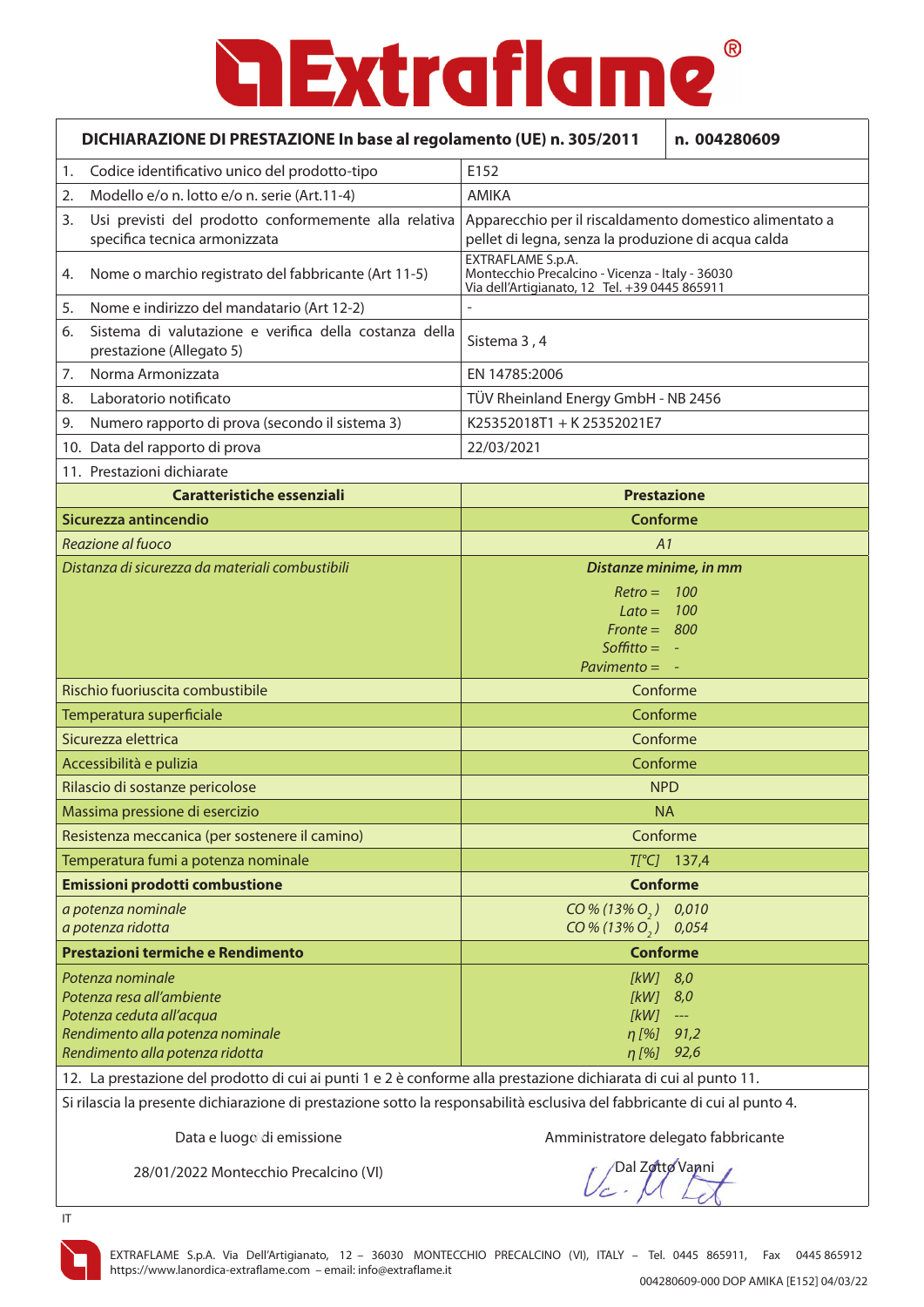| LEISTUNGSERKLÄRUNG Gemäß der Verordnung (EG) Nr. 305/2011 |                                                                                                                                                     |                                                                                                  | n. 004280609                                                                                     |  |
|-----------------------------------------------------------|-----------------------------------------------------------------------------------------------------------------------------------------------------|--------------------------------------------------------------------------------------------------|--------------------------------------------------------------------------------------------------|--|
| 1.                                                        | Eindeutiger Identifikationscode des Produktes - Typ                                                                                                 | E152                                                                                             |                                                                                                  |  |
| 2.                                                        | Modell und/oder Losnr. und/oder Seriennr. (Art.11-4)                                                                                                | <b>AMIKA</b>                                                                                     |                                                                                                  |  |
| 3.                                                        | Vorgesehene Verwendung des Produkts in Übereinstimmung<br>mit der geltenden harmonisierten technischen Spezifikation                                | Mit Holzpellets betriebenes Haushaltsheizgerät ohne<br>Warmwasserbereitung                       |                                                                                                  |  |
| 4.                                                        | Name oder registriertes Warenzeichen des Herstellers<br>$(Art11-5)$                                                                                 | EXTRAFLAME S.p.A.                                                                                | Montecchio Precalcino - Vicenza - Italy - 36030<br>Via dell'Artigianato, 12 Tel. +39 0445 865911 |  |
| 5.                                                        | Name und Adresse des Auftragnehmers (Art 12-2)                                                                                                      |                                                                                                  |                                                                                                  |  |
| 6.                                                        | Überprüfung<br>Bewertung<br>System<br>zur<br>und<br>der<br>Leistungsbeständigkeit (Anlage 5)                                                        | Sistema 3, 4                                                                                     |                                                                                                  |  |
| 7.                                                        | Harmonisierte technische Spezifikation                                                                                                              | EN 14785:2006                                                                                    |                                                                                                  |  |
| 8.                                                        | <b>Benanntes Labor</b>                                                                                                                              | TÜV Rheinland Energy GmbH - NB 2456                                                              |                                                                                                  |  |
| 9.                                                        | Nummer des Prüfberichts (gemäß System 3)                                                                                                            | K25352018T1 + K25352021E7                                                                        |                                                                                                  |  |
|                                                           | 10. Datum des Prüfberichts                                                                                                                          | 22/03/2021                                                                                       |                                                                                                  |  |
|                                                           | 11. Erklärte Leistungen                                                                                                                             |                                                                                                  |                                                                                                  |  |
|                                                           | <b>Wesentliche Merkmale</b>                                                                                                                         | Leistungen                                                                                       |                                                                                                  |  |
|                                                           | <b>Brandschutz</b>                                                                                                                                  | <b>Konform</b>                                                                                   |                                                                                                  |  |
|                                                           | <b>Brandverhalten</b>                                                                                                                               | A1                                                                                               |                                                                                                  |  |
|                                                           | Abstand von brennbarem Material                                                                                                                     | Mindestabstand, in mm<br>$Rückseite = 100$<br>Seite $= 100$<br>Vorderseite = 800<br>$Himmel = -$ |                                                                                                  |  |
|                                                           |                                                                                                                                                     | $Boden = -$                                                                                      |                                                                                                  |  |
|                                                           | Gefahr Brennstoffaustritt                                                                                                                           | Konform                                                                                          |                                                                                                  |  |
|                                                           | Oberflächentemperatur                                                                                                                               | Konform                                                                                          |                                                                                                  |  |
|                                                           | <b>Elektrische Sicherheit</b>                                                                                                                       | <b>NA</b>                                                                                        |                                                                                                  |  |
|                                                           | Zugänglichkeit und Reinigung                                                                                                                        | Konform                                                                                          |                                                                                                  |  |
|                                                           | Ausstoß gefährlicher Substanzen                                                                                                                     | <b>NPD</b>                                                                                       |                                                                                                  |  |
|                                                           | Maximaler Betriebsdruck                                                                                                                             | <b>NA</b>                                                                                        |                                                                                                  |  |
|                                                           | Mechanische Festigkeit (um den Kamin zu tragen)                                                                                                     | Konform                                                                                          |                                                                                                  |  |
|                                                           | Rauchgastemperatur nennleistung                                                                                                                     |                                                                                                  | $T[^{\circ}C]$ 137,4                                                                             |  |
|                                                           | <b>Emission von Verbrennungsprodukten</b>                                                                                                           | <b>Conforme</b>                                                                                  |                                                                                                  |  |
|                                                           | Nennleistung<br>Reduzierte Leistung                                                                                                                 | $CO\% (13\% O, 0 0.010)$<br>$CO\% (13\% O, 0, 0.054)$                                            |                                                                                                  |  |
|                                                           | Thermische Leistungen und Wirkungsgrad                                                                                                              | <b>Konform</b>                                                                                   |                                                                                                  |  |
|                                                           | Nennleistung<br>Der Umgebung gelieferte Leistung<br>Dem Wasser gelieferte Leistung<br>Wirkungsgrad Nennleistung<br>Wirkungsgrad Reduzierte Leistung | [kW] 8,0<br>$KW$ ]<br>[kW]<br>$\eta$ [%]<br>$\eta$ [%] 92,6                                      | 8,0<br>$\scriptstyle\cdots$<br>91,2                                                              |  |
|                                                           | 12. Die Leistung des Produktes gemäß den Punkten 1 und 2 entspricht der erklärten Leistung nach Punkt 11.                                           |                                                                                                  |                                                                                                  |  |
|                                                           | Die vorliegende Leistungserklärung wird unter ausschließlicher Verantwortung des Herstellers erlassen, siehe Punkt 4.                               |                                                                                                  |                                                                                                  |  |

Geschäftsführer des Herstellers **Datum und Austellungsort** 

28/01/2022 Montecchio Precalcino (VI)

/Dal Zotto Vanni

DE

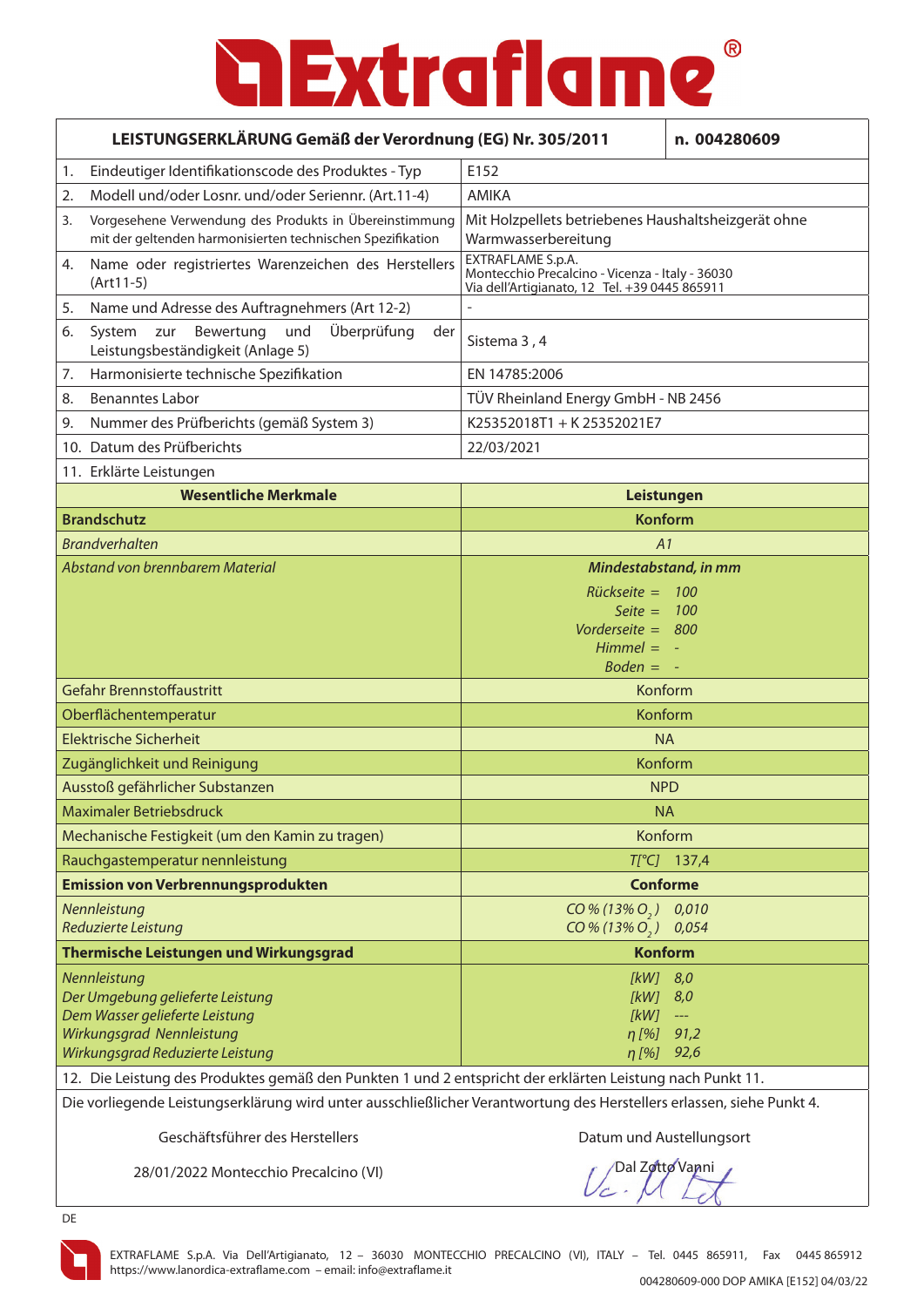|                                                                                                                    | <b>DECLARATION OF PERFORMANCE According to Regulation (EU) n.305/2011</b><br>n. 004280609                                   |                                                                                                                       |                      |  |
|--------------------------------------------------------------------------------------------------------------------|-----------------------------------------------------------------------------------------------------------------------------|-----------------------------------------------------------------------------------------------------------------------|----------------------|--|
| 1.                                                                                                                 | Unique identification code of the product type                                                                              | E152                                                                                                                  |                      |  |
| 2.                                                                                                                 | Model and/or batch and/or serial number (Art.11-4)                                                                          | <b>AMIKA</b>                                                                                                          |                      |  |
| 3.                                                                                                                 | Intended uses of the product in accordance with<br>harmonised technical specification                                       | Domestic heating appliance powered by wood pellets,<br>without the production of hot water                            |                      |  |
| 4.                                                                                                                 | Name or registered trade mark of the manufacturer (Art<br>$11-5)$                                                           | EXTRAFLAME S.p.A.<br>Montecchio Precalcino - Vicenza - Italy - 36030<br>Via dell'Artigianato, 12 Tel. +39 0445 865911 |                      |  |
| 5.                                                                                                                 | Name and address of the authorised representative (Art 12-2)                                                                |                                                                                                                       |                      |  |
| 6.                                                                                                                 | System of assessment and verification of constancy of<br>performance (Annex 5)                                              | Sistema 3, 4                                                                                                          |                      |  |
| 7.                                                                                                                 | Harmonized technical specification                                                                                          | EN 14785:2006                                                                                                         |                      |  |
| 8.                                                                                                                 | Notified laboratory                                                                                                         | TÜV Rheinland Energy GmbH - NB 2456                                                                                   |                      |  |
| 9.                                                                                                                 | Test report number (type testing under System 3)                                                                            | K25352018T1 + K25352021E7                                                                                             |                      |  |
|                                                                                                                    | 10. Date of test report                                                                                                     | 22/03/2021                                                                                                            |                      |  |
|                                                                                                                    | 11. Declared performance                                                                                                    |                                                                                                                       |                      |  |
|                                                                                                                    | <b>Essential characteristics</b>                                                                                            | <b>Performance</b>                                                                                                    |                      |  |
|                                                                                                                    | <b>Fire safety</b>                                                                                                          | Pass                                                                                                                  |                      |  |
|                                                                                                                    | <b>Reaction to fire</b>                                                                                                     | A1                                                                                                                    |                      |  |
|                                                                                                                    | Safety distance from combustible materials                                                                                  | Minimun distances, in mm                                                                                              |                      |  |
|                                                                                                                    |                                                                                                                             | $Rear = 100$                                                                                                          |                      |  |
|                                                                                                                    |                                                                                                                             | $Side = 100$                                                                                                          |                      |  |
|                                                                                                                    |                                                                                                                             | $Front = 800$<br>Ceiling $= -$                                                                                        |                      |  |
|                                                                                                                    |                                                                                                                             | $Floor = -$                                                                                                           |                      |  |
|                                                                                                                    | Risk of burning fuel falling out                                                                                            | Pass                                                                                                                  |                      |  |
|                                                                                                                    | Surface temperature<br>Pass                                                                                                 |                                                                                                                       |                      |  |
|                                                                                                                    | <b>Electrical safety</b>                                                                                                    | Pass                                                                                                                  |                      |  |
|                                                                                                                    | Cleanability                                                                                                                | Pass                                                                                                                  |                      |  |
|                                                                                                                    | Discharge of dangerous substances                                                                                           | <b>NPD</b>                                                                                                            |                      |  |
|                                                                                                                    | Maximum operating pressure                                                                                                  | <b>NA</b>                                                                                                             |                      |  |
|                                                                                                                    | Mechanical resistance (to carry a chimney/flue)                                                                             | Pass                                                                                                                  |                      |  |
|                                                                                                                    | Flue gas temperature at nominal heat output                                                                                 |                                                                                                                       | $T[^{\circ}C]$ 137,4 |  |
|                                                                                                                    | <b>Emission of combustion products</b>                                                                                      | <b>Pass</b>                                                                                                           |                      |  |
|                                                                                                                    | at nominal heat output                                                                                                      | $CO\% (13\% O, )$                                                                                                     | 0,010                |  |
|                                                                                                                    | at reduced heat output                                                                                                      | $CO\% (13\% O, )$                                                                                                     | 0,054                |  |
|                                                                                                                    | <b>Thermal output and Energy efficiency</b>                                                                                 | <b>Pass</b>                                                                                                           |                      |  |
|                                                                                                                    | Nominal heat output                                                                                                         | $[kW]$ 8,0                                                                                                            |                      |  |
|                                                                                                                    | Room heating output                                                                                                         | [kW]                                                                                                                  | 8,0                  |  |
|                                                                                                                    | <b>Water heating output</b>                                                                                                 | [kW]                                                                                                                  | ---                  |  |
|                                                                                                                    | Energy efficiency at nominal heat output                                                                                    | $\eta$ [%]                                                                                                            | 91,2                 |  |
|                                                                                                                    | Energy efficiency at reduced heat output                                                                                    | $\eta$ [%]                                                                                                            | 92,6                 |  |
|                                                                                                                    | 12. The performance of the product identified in points 1 and 2 is in conformity with the declared performance in point 11. |                                                                                                                       |                      |  |
| This declaration of performance is issued under the sole responsibility of the manufacturer identified in point 4. |                                                                                                                             |                                                                                                                       |                      |  |
|                                                                                                                    | Place and date of issue                                                                                                     | Manufacturer managing director                                                                                        |                      |  |

28/01/2022 Montecchio Precalcino (VI)

Dal Zotto Vanni

EN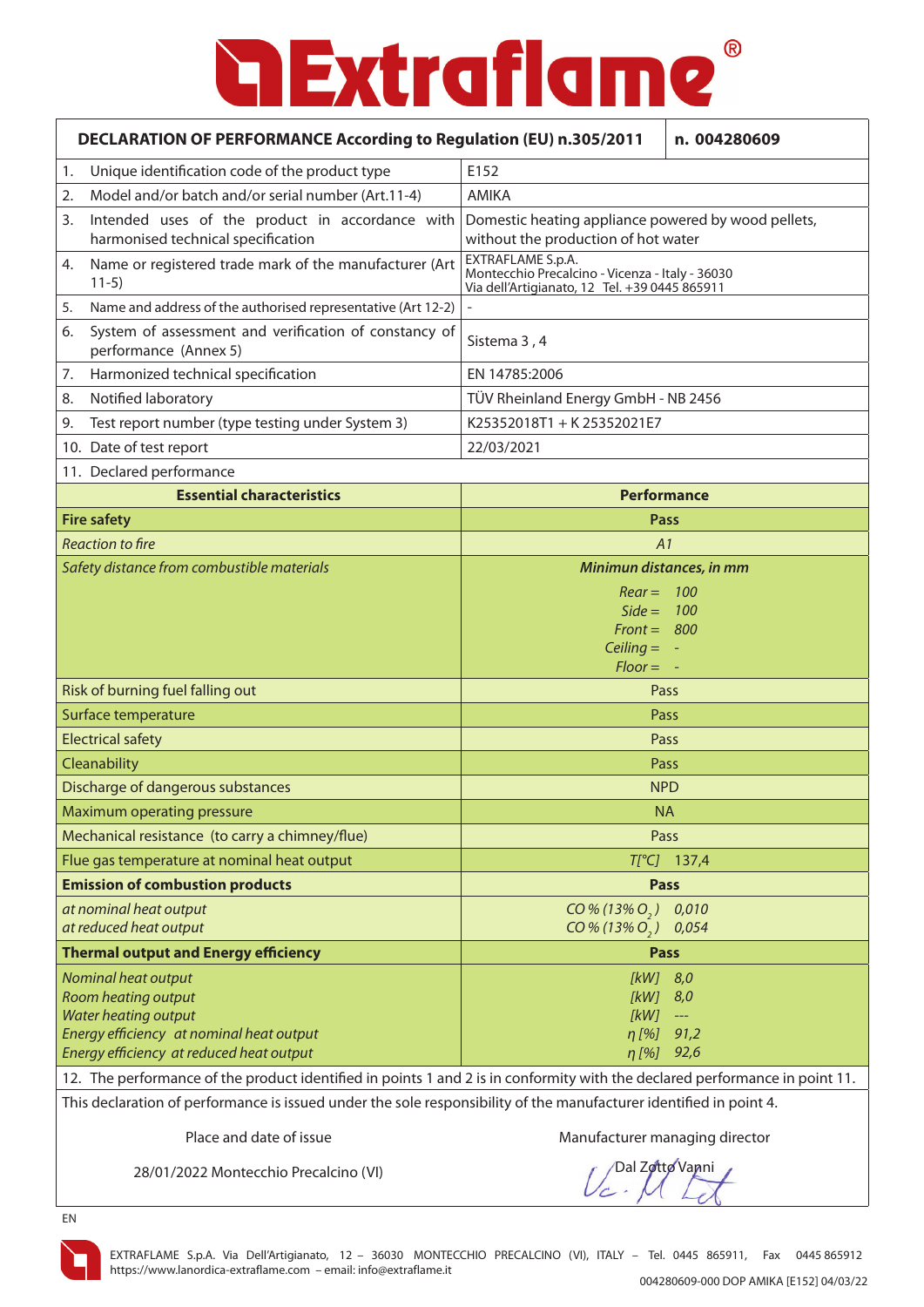| DÉCLARATION DE PERFORMANCE Selon le règlement (UE) n° 305/2011 |                                                                                                           | n. 004280609                                                                                                          |                                        |
|----------------------------------------------------------------|-----------------------------------------------------------------------------------------------------------|-----------------------------------------------------------------------------------------------------------------------|----------------------------------------|
| 1.                                                             | Code d'identification unique du produit-type                                                              | E152                                                                                                                  |                                        |
| 2.                                                             | Modèle et/ou n° de lot et/ou n° de série (Art. 11-4)                                                      | <b>AMIKA</b>                                                                                                          |                                        |
| 3.                                                             | Utilisation prévue du produit conformément aux<br>spécifications techniques harmonisées correspondantes   | Appareil de chauffage domestique alimenté aux granulés de<br>bois, sans production d'eau chaude                       |                                        |
| 4.                                                             | Nom ou marque enregistrée du fabricant (Art. 11-5)                                                        | EXTRAFLAME S.p.A.<br>Montecchio Precalcino - Vicenza - Italy - 36030<br>Via dell'Artigianato, 12 Tel. +39 0445 865911 |                                        |
| 5.                                                             | Nom et adresse du mandataire (Art. 12-2)                                                                  |                                                                                                                       |                                        |
| 6.                                                             | Système d'évaluation et contrôle de la constance de<br>performance (Annexe 5)                             | Sistema 3, 4                                                                                                          |                                        |
| 7.                                                             | Spécifications techniques harmonisées                                                                     | EN 14785:2006                                                                                                         |                                        |
| 8.                                                             | Laboratoire notifié                                                                                       | TÜV Rheinland Energy GmbH - NB 2456                                                                                   |                                        |
| 9.                                                             | Numéro du rapport d'essai (selon le System 3)                                                             | K25352018T1 + K25352021E7                                                                                             |                                        |
|                                                                | 10. Date du rapport d'essai                                                                               | 22/03/2021                                                                                                            |                                        |
|                                                                | 11. Performance déclarée                                                                                  |                                                                                                                       |                                        |
|                                                                | <b>Caractéristiques essentielles</b>                                                                      | <b>Performance</b>                                                                                                    |                                        |
|                                                                | Sécurité anti-incendie                                                                                    | <b>Conforme</b>                                                                                                       |                                        |
|                                                                | Réaction au feu                                                                                           | A1                                                                                                                    |                                        |
| Distance de sécurité aux matériaux combustibles                |                                                                                                           | Distance minimum, en mm                                                                                               |                                        |
|                                                                |                                                                                                           | $Arrière = 100$                                                                                                       |                                        |
|                                                                |                                                                                                           | $C \hat{o} t \hat{e} = 100$                                                                                           |                                        |
|                                                                |                                                                                                           | Avant = $800$<br>$Sol = -$                                                                                            |                                        |
|                                                                |                                                                                                           | $Fond = -$                                                                                                            |                                        |
|                                                                | Risque de fuite de combustible                                                                            | Conforme                                                                                                              |                                        |
|                                                                | Température de surface                                                                                    | Conforme                                                                                                              |                                        |
|                                                                | Sécurité électrique                                                                                       | Conforme                                                                                                              |                                        |
|                                                                | Facilité d'accès et nettoyage                                                                             | Conforme                                                                                                              |                                        |
|                                                                | Emission de substances dangereuses                                                                        | <b>NPD</b>                                                                                                            |                                        |
|                                                                | Pression maximale de service                                                                              | <b>NA</b>                                                                                                             |                                        |
|                                                                | Résistance mécanique (pour soutenir la cheminée)                                                          | Conforme                                                                                                              |                                        |
|                                                                | Température des fumées puissance nominale                                                                 |                                                                                                                       | $T[^{\circ}C]$ 137,4                   |
|                                                                | Émission des produits de combustion                                                                       |                                                                                                                       | <b>Conforme</b>                        |
|                                                                | Puissance nominale<br>Puissance réduite                                                                   | $CO\% (13\% O, )$<br>$CO\% (13\% O_{2})$                                                                              | 0,010<br>0,054                         |
|                                                                | <b>Performance thermique et Rendement</b><br><b>Conforme</b>                                              |                                                                                                                       |                                        |
|                                                                | Puissance nominale                                                                                        | $[kW]$ 8,0                                                                                                            |                                        |
|                                                                | Puissance rendue à la chambre                                                                             | $[KW]$ 8,0                                                                                                            |                                        |
|                                                                | Puissance rendue à l'eau                                                                                  | [kW]                                                                                                                  | $\scriptstyle\cdots\scriptstyle\cdots$ |
|                                                                | Rendement à la puissance nominale<br>Rendement à la puissance réduite                                     | $\eta$ [%]<br>$\eta$ [%] 92,6                                                                                         | 91,2                                   |
|                                                                | 12. La performance du produit citée aux points 1 et 2 est conforme à la performance déclarée au point 11. |                                                                                                                       |                                        |

Cette déclaration de performance est délivrée sous la responsabilité exclusive du fabricant cité au point 4.

Date et lieu d'émission **Administrateur délégué du fabricant** 

28/01/2022 Montecchio Precalcino (VI)

Dal Zotto Vanni



FR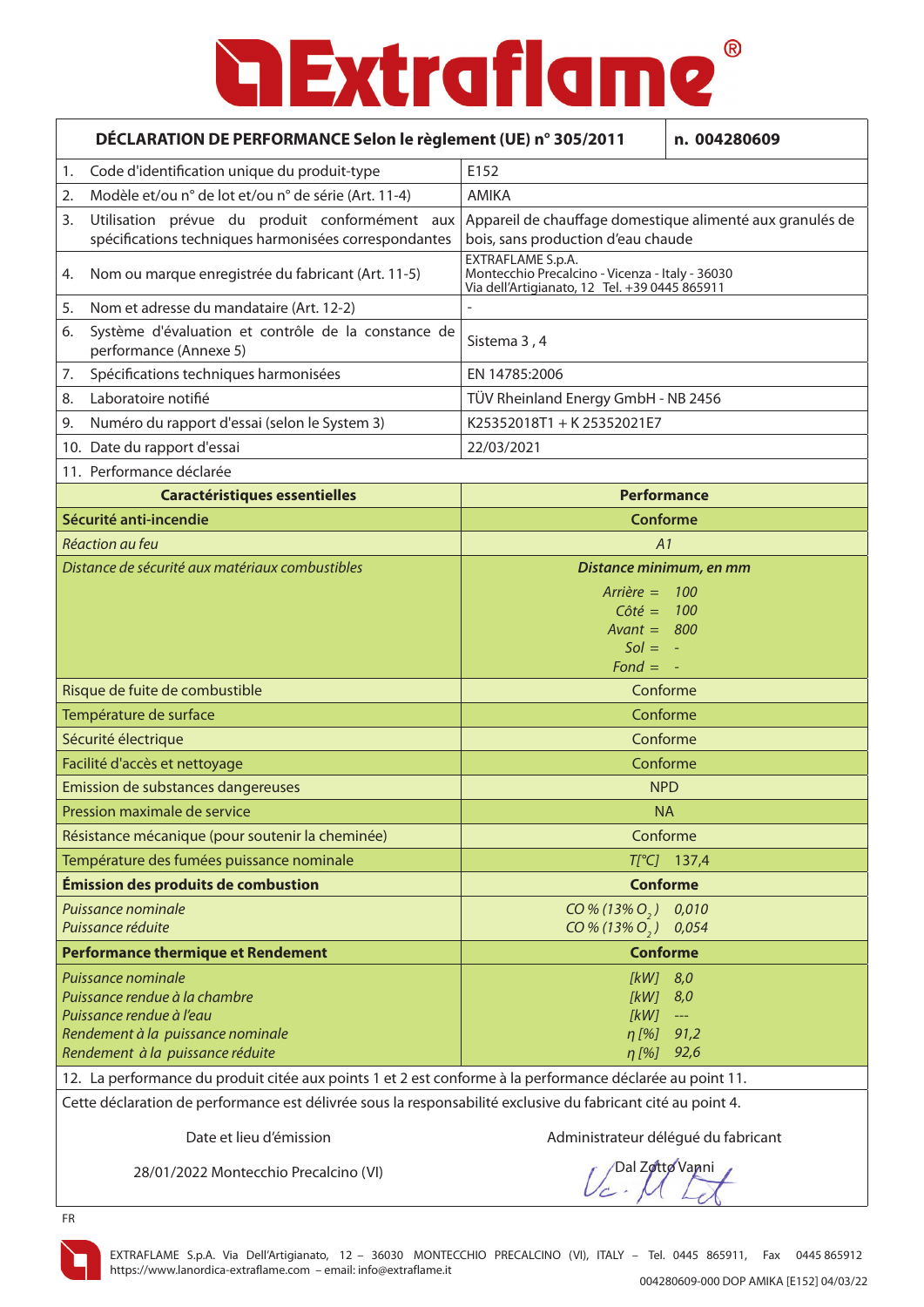|    | DECLARACIÓN DE PRESTACIÓN Conforme al reglamento (UE) n. 305/2011                                                                                |                                                                                                                       | n. 004280609                                          |
|----|--------------------------------------------------------------------------------------------------------------------------------------------------|-----------------------------------------------------------------------------------------------------------------------|-------------------------------------------------------|
| 1. | Código de identificación único del producto-tipo                                                                                                 | E152                                                                                                                  |                                                       |
| 2. | Modelo y/o n. de lote y/o n. de serie (Art.11-4)                                                                                                 | <b>AMIKA</b>                                                                                                          |                                                       |
| 3. | Usos previstos del producto de conformidad con las<br>especificaciones técnicas armonizadas correspondientes                                     | Aparato doméstico de calefacción alimentado con pellets de<br>madera, sin producción de agua caliente                 |                                                       |
| 4. | Nombre o marca registrada del fabricante (Art 11-5)                                                                                              | EXTRAFLAME S.p.A.<br>Montecchio Precalcino - Vicenza - Italy - 36030<br>Via dell'Artigianato, 12 Tel. +39 0445 865911 |                                                       |
| 5. | Nombre y dirección del mandatario (Art 12-2)                                                                                                     |                                                                                                                       |                                                       |
| 6. | Sistema de valoración y verificación de la constancia de la<br>prestación (Anexo 5)                                                              | Sistema 3, 4                                                                                                          |                                                       |
| 7. | Especificación técnica armonizada                                                                                                                | EN 14785:2006                                                                                                         |                                                       |
| 8. | Laboratorio notificado                                                                                                                           | TÜV Rheinland Energy GmbH - NB 2456                                                                                   |                                                       |
| 9. | Número de informe de prueba (según el System 3)                                                                                                  | K25352018T1 + K25352021E7                                                                                             |                                                       |
|    | 10. Fecha del informe de la prueba                                                                                                               | 22/03/2021                                                                                                            |                                                       |
|    | 11. Prestaciones declaradas                                                                                                                      |                                                                                                                       |                                                       |
|    | <b>Características esenciales</b>                                                                                                                | Prestación                                                                                                            |                                                       |
|    | <b>Seguridad contra incendios</b>                                                                                                                | <b>Conforme</b>                                                                                                       |                                                       |
|    | Reacción al fuego                                                                                                                                | A1                                                                                                                    |                                                       |
|    | Distancia de materiales combustibles                                                                                                             | Distancia mínima, en mm<br>$Rev\acute{e}s =$<br>- 100<br>$Lado = 100$<br>Frente = $800$                               |                                                       |
|    |                                                                                                                                                  | $Cielo = -$<br>Suelo $= -$                                                                                            |                                                       |
|    | Riesgo de pérdida de combustible                                                                                                                 | Conforme                                                                                                              |                                                       |
|    | Temperatura superficial                                                                                                                          | Conforme                                                                                                              |                                                       |
|    | Seguridad eléctrica                                                                                                                              | Conforme                                                                                                              |                                                       |
|    | Accesibilidad y limpieza                                                                                                                         | Conforme                                                                                                              |                                                       |
|    | Emisión de sustancias peligrosas                                                                                                                 | <b>NPD</b>                                                                                                            |                                                       |
|    | Presión máxima de trabajo                                                                                                                        | <b>NA</b>                                                                                                             |                                                       |
|    | Resistencia mecánica (de soporte de la chimenea)                                                                                                 | Conforme                                                                                                              |                                                       |
|    | Temperatura de humos potencia nominal                                                                                                            |                                                                                                                       | $T[^{\circ}C]$ 137,4                                  |
|    | Emisiones de productos de combustión                                                                                                             |                                                                                                                       | <b>Conforme</b>                                       |
|    | Potencia nominal<br>Potencia reducida                                                                                                            | $CO\% (13\% O, )$<br>$CO\% (13\% O_{2})$                                                                              | 0,010<br>0,054                                        |
|    | Prestaciones térmica y Rendimiento                                                                                                               | <b>Conforme</b>                                                                                                       |                                                       |
|    | Potencia nominal<br>Potencia suministrada al entorno<br>Potencia cedida al agua<br>Rendimiento Potencia nominal<br>Rendimiento Potencia reducida | $[KW]$ 8,0<br>[kW]<br>[kW]<br>$\eta$ [%]<br>$\eta$ [%] 92,6                                                           | 8,0<br>$\scriptstyle\cdots\scriptstyle\cdots$<br>91,2 |
|    | 12. La prestación del producto según se establece en los puntos 1 y 2 cumple con las prestaciones declaradas según el punto 11.                  |                                                                                                                       |                                                       |

Se expide esta declaración de prestación bajo la responsabilidad exclusiva del fabricante, según se establece en el punto 4.

Fecha y lugar de emisión **Administrador director fabricante** 

28/01/2022 Montecchio Precalcino (VI)

Dal Zotto Vanni



EXTRAFLAME S.p.A. Via Dell'Artigianato, 12 – 36030 MONTECCHIO PRECALCINO (VI), ITALY – Tel. 0445 865911, Fax 0445 865912 https://www.lanordica-extraflame.com – email: info@extraflame.it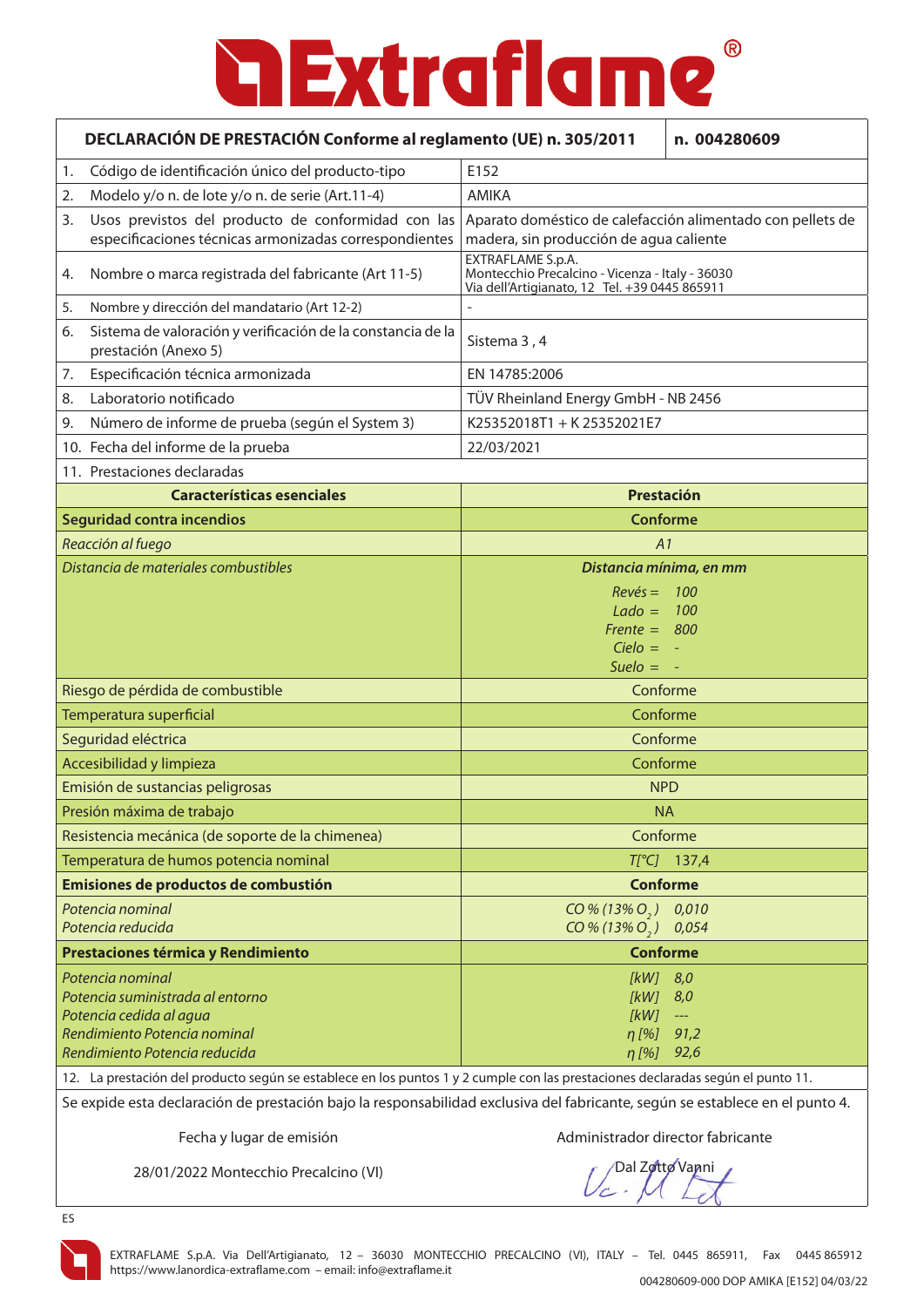| PROHLÁŠENÍ O VLASTNOSTECH Podle nařízení (EU) č. 305/2011 |                                                                                                         |                                                                                                                       | n. 004280609                        |
|-----------------------------------------------------------|---------------------------------------------------------------------------------------------------------|-----------------------------------------------------------------------------------------------------------------------|-------------------------------------|
| 1.                                                        | Jedinečný identifikační kód výrobku - typu v                                                            | E152                                                                                                                  |                                     |
| 2.                                                        | Model a/nebo č. šarže a/nebo č. série (Čl.11-4)                                                         | <b>AMIKA</b>                                                                                                          |                                     |
| 3.                                                        | Zamýšlené použití výrobku v souladu s příslušnými har-<br>monizovanými technickými normami              | Domácí topný spotřebič na dřevěné pelety, bez přípravy teplé<br>vody                                                  |                                     |
| 4.                                                        | Jméno nebo obchodní značka výrobce (Čl. 11-5)                                                           | EXTRAFLAME S.p.A.<br>Montecchio Precalcino - Vicenza - Italy - 36030<br>Via dell'Artigianato, 12 Tel. +39 0445 865911 |                                     |
| 5.                                                        | Jméno a adresa zástupce (Čl. 12-2)                                                                      |                                                                                                                       |                                     |
| 6.                                                        | Systém posuzování a ověřování stálosti vlastností<br>(Příloha 5)                                        | Sistema 3, 4                                                                                                          |                                     |
| 7.                                                        | Harmonizovaná technická norma                                                                           | EN 14785:2006                                                                                                         |                                     |
| 8.                                                        | Registrovaná laboratoř                                                                                  | TÜV Rheinland Energy GmbH - NB 2456                                                                                   |                                     |
| 9.                                                        | Číslo zkušebního protokolu (podle System 3)                                                             | K25352018T1 + K25352021E7                                                                                             |                                     |
|                                                           | 10. Datum protokolu o zkoušce                                                                           | 22/03/2021                                                                                                            |                                     |
|                                                           | 11. Prohlášené vlastnosti                                                                               |                                                                                                                       |                                     |
|                                                           | Základní charakteristiky                                                                                |                                                                                                                       | <b>Vlastnost</b>                    |
|                                                           | Požární bezpečnost                                                                                      |                                                                                                                       | V souladu                           |
|                                                           | Reakce na oheň                                                                                          | A1                                                                                                                    |                                     |
| Vzdálenost od hořlavých materiálů                         |                                                                                                         |                                                                                                                       | Minimální vzdálenost, v mm          |
|                                                           |                                                                                                         | $Vzadu = 100$                                                                                                         |                                     |
|                                                           |                                                                                                         | Na boku = $100$<br>Zepředu = $800$                                                                                    |                                     |
|                                                           |                                                                                                         | $Strong =$                                                                                                            |                                     |
|                                                           |                                                                                                         | Podlaha $= -$                                                                                                         |                                     |
|                                                           | Riziko rozlití paliva                                                                                   | V souladu                                                                                                             |                                     |
|                                                           | Teplota povrchu                                                                                         | V souladu                                                                                                             |                                     |
|                                                           | Elektrická bezpečnost                                                                                   | V souladu                                                                                                             |                                     |
|                                                           | Dostupnost a čištění                                                                                    | V souladu                                                                                                             |                                     |
|                                                           | Uvolňování nebezpečných látek                                                                           |                                                                                                                       | <b>NPD</b>                          |
|                                                           | Maximální provozní tlak                                                                                 | <b>NA</b>                                                                                                             |                                     |
|                                                           | Mechanická pevnost (na podporu komínu)                                                                  | V souladu                                                                                                             |                                     |
|                                                           | Teplota spalin jmenovitý výkon                                                                          |                                                                                                                       | $T[^{\circ}C]$ 137,4                |
|                                                           | <b>Emise spalin</b>                                                                                     |                                                                                                                       | V souladu                           |
|                                                           | Potencia nominal<br>Potencia reducida                                                                   | $CO\% (13\% O_{2})$<br>CO % (13% O <sub>2</sub> ) 0.054                                                               | 0,010                               |
|                                                           | Tepelné vlastnosti a Výtěžnost                                                                          | V souladu                                                                                                             |                                     |
|                                                           | Jmenovitý výkon                                                                                         | $[kW]$ 8,0                                                                                                            |                                     |
|                                                           | Výkon přenášený do prostředí                                                                            | $[kW]$ 8,0                                                                                                            |                                     |
|                                                           | Výkon přenášený do vody<br>Výtěžnost Jmenovitý výkon                                                    | [kW]<br>$\eta$ [%]                                                                                                    | $\rightarrow$ $\rightarrow$<br>91,2 |
|                                                           | Výtěžnost Snížený výkon                                                                                 | $\eta$ [%] 92,6                                                                                                       |                                     |
|                                                           | 12. Výkon výrobku uvedeného v bodech 1 a 2 je v souladu s vlastnostmi uvedenými v prohlášení v bodě 11. |                                                                                                                       |                                     |
|                                                           | Toto probléžení o vlastnostask so vydává na výhradní odnoviždnost výrokse vysodomáho v koděž.           |                                                                                                                       |                                     |

Toto prohlášení o vlastnostech se vydává na výhradní odpovědnost výrobce uvedeného v bodě 4.

Místo a datum vydání za nesto za nesto za zahladené za zmocnený jednatel výrobce

28/01/2022 Montecchio Precalcino (VI)

Dal Zotto Vanni

CS

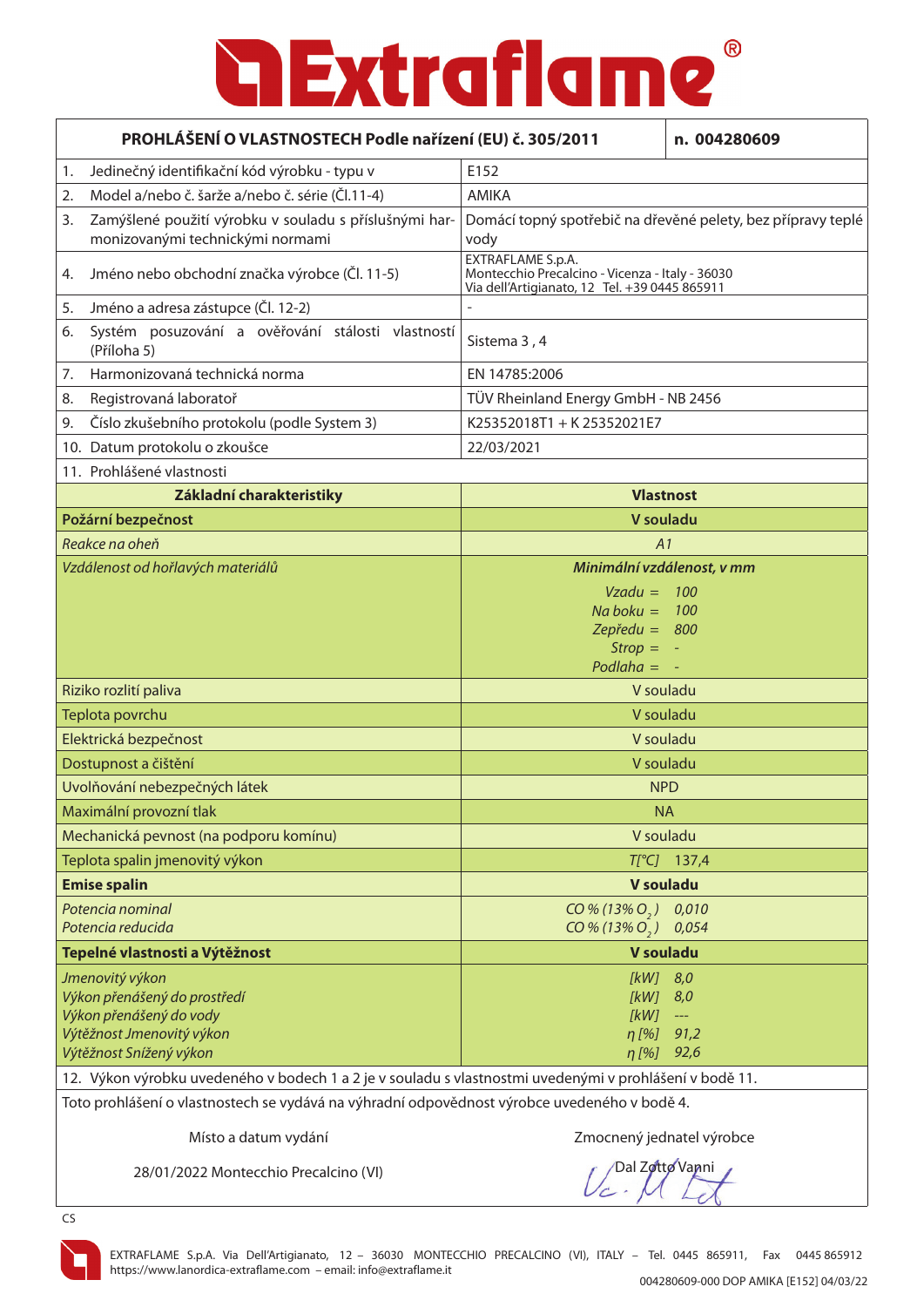| YDEEVNEDEKLARATION I henhold til forordning (EU) nr. 305/2011 |                                                                                                                           |                                                                                                                       | n. 004280609         |
|---------------------------------------------------------------|---------------------------------------------------------------------------------------------------------------------------|-----------------------------------------------------------------------------------------------------------------------|----------------------|
| 1.                                                            | Produkttypens unikke identifikationskode                                                                                  | E152                                                                                                                  |                      |
| 2.                                                            | Model og/eller partinr. og/eller serienr. (Art.11-4)                                                                      | <b>AMIKA</b>                                                                                                          |                      |
| 3.                                                            | Tilsigtede anvendelser af produktet i overensstemmelse<br>med den pågældende harmoniserede tekniske specifikation         | Boligvarmeapparat drevet af træpiller, uden produktion af<br>varmt vand                                               |                      |
| 4.                                                            | Fabrikantens navn eller registreret varemærke (Art 11-5)                                                                  | EXTRAFLAME S.p.A.<br>Montecchio Precalcino - Vicenza - Italy - 36030<br>Via dell'Artigianato, 12 Tel. +39 0445 865911 |                      |
| 5.                                                            | Navn og adresse på den bemyndigede repræsentant (Art 12-2)                                                                | $\overline{a}$                                                                                                        |                      |
| 6.                                                            | System til vurdering og kontrol af ydeevnens konstans<br>(Bilag <sub>5</sub> )                                            | Sistema 3, 4                                                                                                          |                      |
| 7.                                                            | Harmoniseret teknisk specifikation                                                                                        | EN 14785:2006                                                                                                         |                      |
| 8.                                                            | Notificeret laboratorium                                                                                                  | TÜV Rheinland Energy GmbH - NB 2456                                                                                   |                      |
| 9.                                                            | Nummer testrapport (baseret på System 3)                                                                                  | K25352018T1 + K25352021E7                                                                                             |                      |
|                                                               | 10. Dato for testrapport                                                                                                  | 22/03/2021                                                                                                            |                      |
|                                                               | 11. Deklarerede ydeevner                                                                                                  |                                                                                                                       |                      |
|                                                               | Væsentlige egenskaber                                                                                                     | <b>Ydeevne</b>                                                                                                        |                      |
|                                                               | <b>Brandsikkerhed</b>                                                                                                     | <b>Loverensstemmelse</b>                                                                                              |                      |
|                                                               | Reaktion på brand<br>A1                                                                                                   |                                                                                                                       |                      |
| Afstand fra brændbart materialer                              |                                                                                                                           | Mindste afstand, i mm                                                                                                 |                      |
|                                                               |                                                                                                                           | $Bagside =$                                                                                                           | 100                  |
|                                                               |                                                                                                                           | Side = $100$                                                                                                          |                      |
|                                                               |                                                                                                                           | Forside = $800$<br>$Loft =$                                                                                           |                      |
|                                                               |                                                                                                                           | Jorden $= -$                                                                                                          |                      |
|                                                               | Risiko for udslip af brændsel                                                                                             | I overensstemmelse                                                                                                    |                      |
|                                                               | Overfladetemperatur                                                                                                       | I overensstemmelse                                                                                                    |                      |
|                                                               | Elektrisk sikkerhed                                                                                                       |                                                                                                                       | I overensstemmelse   |
|                                                               | Tilgængelighed og rengøring                                                                                               | I overensstemmelse                                                                                                    |                      |
|                                                               | Frigivelse af farlige stoffer                                                                                             | <b>NPD</b>                                                                                                            |                      |
|                                                               | Maksimalt driftstryk                                                                                                      | <b>NA</b>                                                                                                             |                      |
|                                                               | Mekanisk styrke (til at støtte skorstenen)                                                                                | I overensstemmelse                                                                                                    |                      |
|                                                               | Røggastemperatur nominel effekt                                                                                           |                                                                                                                       | $T[^{\circ}C]$ 137,4 |
|                                                               | <b>Emissioner forbrændingsprodukter</b>                                                                                   |                                                                                                                       | I overensstemmelse   |
|                                                               | Potencia nominal                                                                                                          | $CO\% (13\% O, )$                                                                                                     | 0,010                |
|                                                               | Potencia reducida                                                                                                         | CO % (13% O <sub>2</sub> ) 0.054                                                                                      |                      |
|                                                               | Termiske ydeevner og Ydelse                                                                                               |                                                                                                                       | I overensstemmelse   |
|                                                               | Nominel effekt                                                                                                            | [kW]                                                                                                                  | 8,0                  |
|                                                               | Effekt overført til omgivelserne<br>Effekt overført til vandet                                                            | [kW]<br>[kW]                                                                                                          | 8,0                  |
|                                                               | <b>Ydelse Nominel effekt</b>                                                                                              | η [%] 91,2                                                                                                            | $\scriptstyle\cdots$ |
|                                                               | <b>Ydelse Nedsat effekt</b>                                                                                               | η [%] 92,6                                                                                                            |                      |
|                                                               | 12. Ydeevnen for det produkt, der er anført i punkt 1 og 2, er i overensstemmelse med den deklarerede ydeevne i punkt 11. |                                                                                                                       |                      |

Denne ydeevnedeklaration udstedes på eneansvar af den fabrikant, der er anført i punkt 4.

Dato og udstedelsessted Producentens administrerende direktør

28/01/2022 Montecchio Precalcino (VI)

Dal Zotto Vanni



DA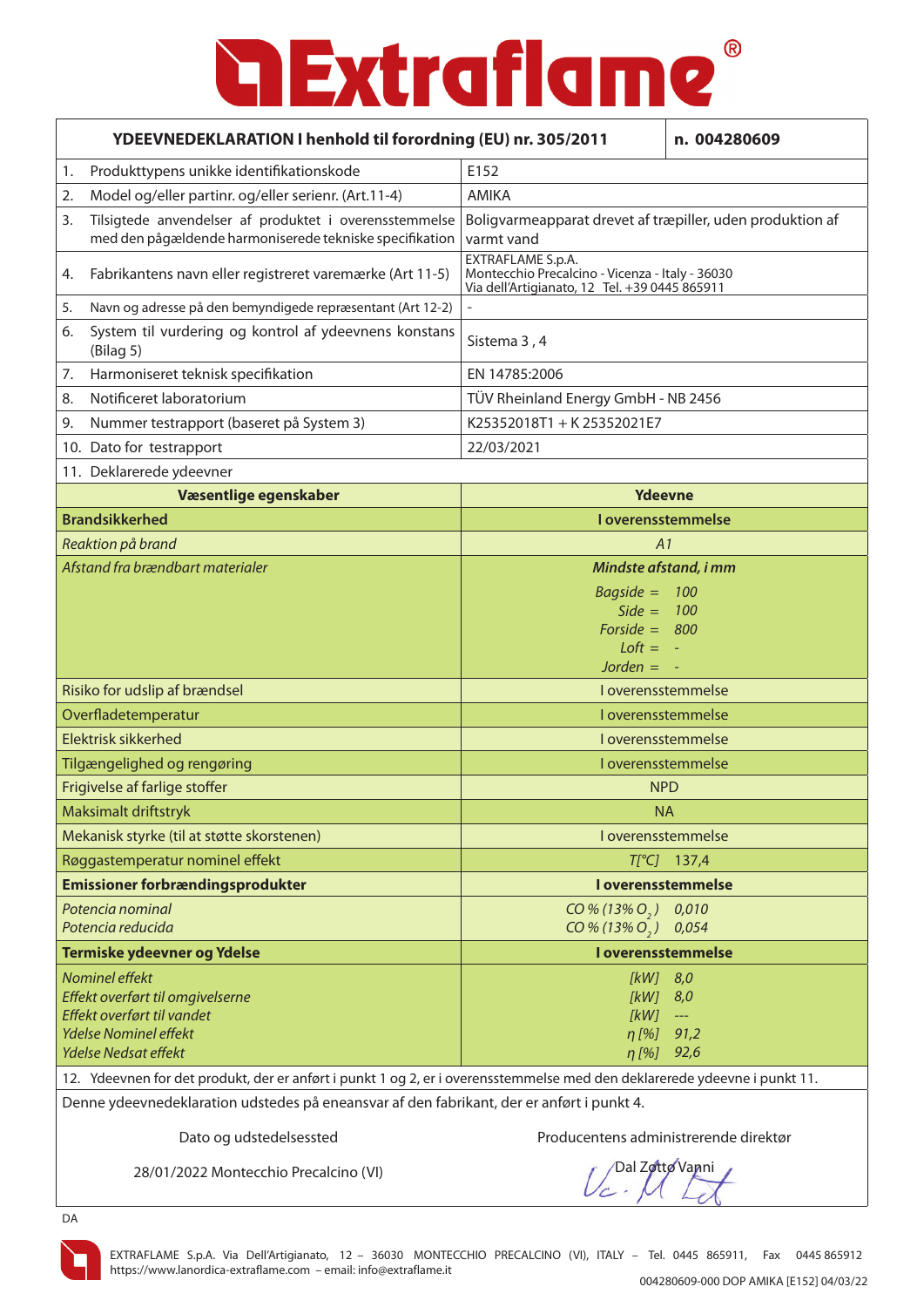| ΔΗΛΩΣΗ ΑΠΟΔΟΣΗΣ Με βάση τον κανονισμό (ΕΕ) αρ. 305/2011                                                                                                                                                                                                             |                                                                                                                            | n. 004280609                                   |
|---------------------------------------------------------------------------------------------------------------------------------------------------------------------------------------------------------------------------------------------------------------------|----------------------------------------------------------------------------------------------------------------------------|------------------------------------------------|
| Μοναδικός κωδικός αναγνώρισης του προϊόντος-τύπου<br>1.                                                                                                                                                                                                             | E152                                                                                                                       |                                                |
| Μοντέλο ή/και αρ. παρτίδας ή/και αύξων αρ. (Άρθρο 11-4)<br>2.                                                                                                                                                                                                       | <b>AMIKA</b>                                                                                                               |                                                |
| Προβλεπόμενες χρήσεις του προϊόντος σύμφωνα με τις<br>3.<br>εναρμονισμένες τεχνικές προδιαγραφές                                                                                                                                                                    | Οικιακή θέρμανση με πέλλετ ξύλου, χωρίς παραγωγή ζεστού<br>νερού                                                           |                                                |
| Καταχωρημένη επωνυμία ή εμπορικό σήμα του<br>4.<br>κατασκευαστή (Άρθρο 11)                                                                                                                                                                                          | EXTRAFLAME S.p.A.<br>Montecchio Precalcino - Vicenza - Italy - 36030<br>Via dell'Artigianato, 12 Tel. +39 0445 865911      |                                                |
| Όνομα και διεύθυνση του εντολοδόχου (Άρθρο 12-2)<br>5.                                                                                                                                                                                                              |                                                                                                                            |                                                |
| Σύστημα εκτίμησης και επαλήθευσης της σταθερότητας<br>6.<br>της επίδοσης (Συνημμένο 5)                                                                                                                                                                              | Sistema 3, 4                                                                                                               |                                                |
| Εναρμονισμένη τεχνική προδιαγραφή<br>7.                                                                                                                                                                                                                             | EN 14785:2006                                                                                                              |                                                |
| Κοινοποιημένο εργαστήριο<br>8.                                                                                                                                                                                                                                      | TÜV Rheinland Energy GmbH - NB 2456                                                                                        |                                                |
| Αριθμός αναφοράς της δοκιμής (με βάση το System 3)<br>9.                                                                                                                                                                                                            | K25352018T1 + K25352021E7                                                                                                  |                                                |
| 10. Ημερομηνία της έκθεσης δοκιμής                                                                                                                                                                                                                                  | 22/03/2021                                                                                                                 |                                                |
| 11. Δηλωμένες επιδόσεις                                                                                                                                                                                                                                             |                                                                                                                            |                                                |
| Βασικά χαρακτηριστικά                                                                                                                                                                                                                                               |                                                                                                                            | Επιδόσεις                                      |
| Αντιπυρική ασφάλεια                                                                                                                                                                                                                                                 | Σύμφωνη                                                                                                                    |                                                |
| Αντίδραση στη φωτιά                                                                                                                                                                                                                                                 | A1                                                                                                                         |                                                |
| Απόσταση από το καύσιμο υλικό                                                                                                                                                                                                                                       | Ελάχιστη απόσταση, σε mm                                                                                                   |                                                |
|                                                                                                                                                                                                                                                                     | πίσω μέρος =<br>$πλευρά =$<br>μπροστινό μέρος =<br>$\text{tr} \beta \acute{\alpha} \nu \mathbf{l} =$<br>$\epsilon$ δαφος = | 100<br>100<br>800                              |
| Αντοχή στη φωτιά                                                                                                                                                                                                                                                    |                                                                                                                            | Σύμφωνη                                        |
| Επιφανειακή θερμοκρασία                                                                                                                                                                                                                                             |                                                                                                                            | Σύμφωνη                                        |
| Ηλεκτρική ασφάλεια                                                                                                                                                                                                                                                  |                                                                                                                            | Σύμφωνη                                        |
| Πρόσβαση και καθαρισμός                                                                                                                                                                                                                                             |                                                                                                                            | Σύμφωνη                                        |
| Απελευθέρωση επικίνδυνων ουσιών                                                                                                                                                                                                                                     |                                                                                                                            | <b>NPD</b>                                     |
| Μέγιστη πίεση λειτουργίας                                                                                                                                                                                                                                           | <b>NA</b>                                                                                                                  |                                                |
| Μηχανική αντοχή (για να υποβαστάζει το τζάκι)                                                                                                                                                                                                                       |                                                                                                                            | Σύμφωνη                                        |
| Θερμοκρασία καπνών ονομαστική Ισχύς                                                                                                                                                                                                                                 |                                                                                                                            | $T[^{\circ}C]$ 137,4                           |
| Εκπομπές προϊόντων καύσης                                                                                                                                                                                                                                           |                                                                                                                            | Σύμφωνη                                        |
| σε ονομαστική ισχύ<br>σε μειωμένη ισχύ                                                                                                                                                                                                                              | CO % (13% O <sub>2</sub> )<br>CO % (13% O <sub>2</sub> )                                                                   | 0,010<br>0,054                                 |
| Θερμικές επιδόσεις και Απόδοση                                                                                                                                                                                                                                      | Σύμφωνη                                                                                                                    |                                                |
| Ονομαστική Ισχύς<br>Ισχύς παραγωγής στο περιβάλλον<br>Ισχύς που προσδίδεται στο νερό<br>Απόδοση σε ονομαστική ισχύ<br>Απόδοση σε μειωμένη ισχύ<br>12. Η απόδοση του προϊόντος που αναφέρεται στα σημεία 1 και 2 είναι σύμφωνη με τη δηλωμένη απόδοση στο σημείο 11. | $[KW]$ 8,0<br>$[kW]$ 8,0<br>[kW]<br>η [%]<br>$\eta$ [%] 92,6                                                               | $\scriptstyle\cdots\scriptstyle\cdots$<br>91,2 |

Εκδίδεται η παρούσα δήλωση απόδοσης υπό την αποκλειστική ευθύνη του κατασκευαστή που αναφέρεται στο σημείο 4.

Τόπος και ημερομηνία της έκδοσης Διευθύνων Σύμβουλος κατασκευαστής

28/01/2022 Montecchio Precalcino (VI)

Dal Zotto Vanni



EL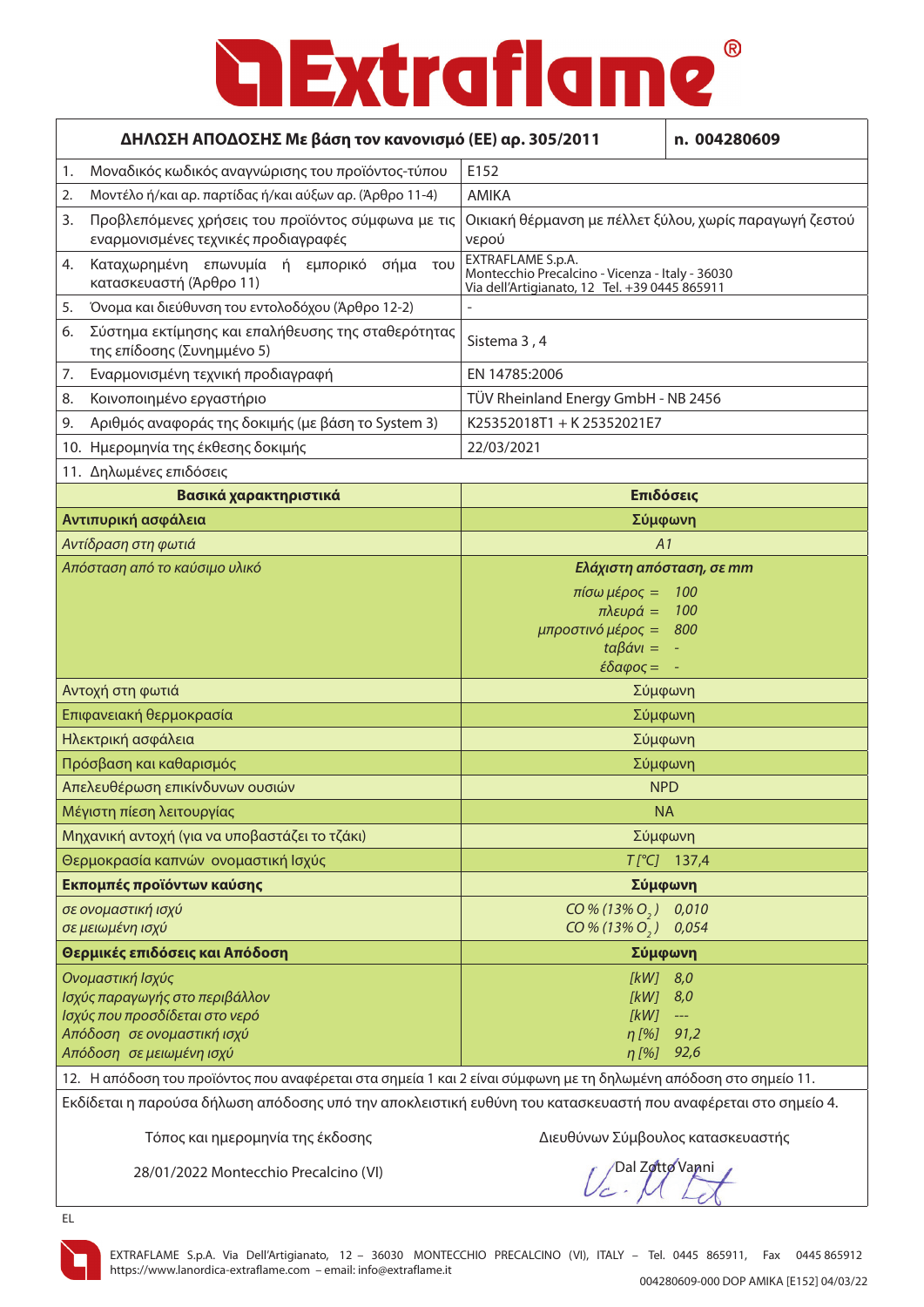| SUORITUSTASOILMOITUS Asetuksen (EU) nro 305/2011 mukaisesti |                                                                                                                       |                                                                                                                       | n. 004280609                           |
|-------------------------------------------------------------|-----------------------------------------------------------------------------------------------------------------------|-----------------------------------------------------------------------------------------------------------------------|----------------------------------------|
| 1.                                                          | Tuotetyypin yksilöllinen tunniste                                                                                     | F <sub>152</sub>                                                                                                      |                                        |
| 2.                                                          | Malli ja/tai eränro ja/tai sarjanro (Art.11-4)                                                                        | <b>AMIKA</b>                                                                                                          |                                        |
| 3.                                                          | Sovellettavan yhdenmukaistetun teknisen eritelmän<br>mukainen tuotteen aiottu käyttötarkoitus tai-tarkoitukset        | Puupelletillä toimiva kotitalouslämmityslaite ilman kuuman<br>veden tuotantoa                                         |                                        |
| 4.                                                          | Valmistajan nimi, rekisteröity kauppanimi tai tavaramerk-<br>ki (Art 11-5)                                            | EXTRAFLAME S.p.A.<br>Montecchio Precalcino - Vicenza - Italy - 36030<br>Via dell'Artigianato, 12 Tel. +39 0445 865911 |                                        |
| 5.                                                          | Valtuutetun edustajan nimi ja osoite (Art 12-2)                                                                       |                                                                                                                       |                                        |
| 6.                                                          | Tuotteen<br>suoritustason pysyvyyden<br>arviointi-<br>ja<br>varmennusjärjestelmä (Liite 5)                            | Sistema 3, 4                                                                                                          |                                        |
| 7.                                                          | Yhdenmukaistettu tekninen eritelmä                                                                                    | EN 14785:2006                                                                                                         |                                        |
| 8.                                                          | Ilmoitettu laitos                                                                                                     | TÜV Rheinland Energy GmbH - NB 2456                                                                                   |                                        |
| 9.                                                          | Arvioinnin numero (System 3 perusteella)                                                                              | K25352018T1 + K25352021E7                                                                                             |                                        |
|                                                             | 10. Myöntämispäivä testiraportin                                                                                      | 22/03/2021                                                                                                            |                                        |
|                                                             | 11. Ilmoitetut suoritustasot                                                                                          |                                                                                                                       |                                        |
|                                                             | Perusominaisuudet                                                                                                     | <b>Suoritustaso</b>                                                                                                   |                                        |
|                                                             | <b>Paloturvallisuus</b>                                                                                               | Laadun mukainen                                                                                                       |                                        |
|                                                             | Palotekninen käyttäytyminen                                                                                           | A1                                                                                                                    |                                        |
| Etäisyys pal. mater                                         |                                                                                                                       | Minimietäisyys mm                                                                                                     |                                        |
|                                                             |                                                                                                                       | $Takaosa =$                                                                                                           | 100                                    |
|                                                             |                                                                                                                       | $Sivu =$                                                                                                              | <b>100</b>                             |
|                                                             |                                                                                                                       | $Etuosa = 800$<br>$Katto =$                                                                                           |                                        |
|                                                             |                                                                                                                       | Lattia $=$                                                                                                            |                                        |
|                                                             | Riski polttoaineen valumiselle                                                                                        | Laadun mukainen                                                                                                       |                                        |
|                                                             | Pinnan lämpötila                                                                                                      | Laadun mukainen                                                                                                       |                                        |
|                                                             | Sähköturvallisuus                                                                                                     | Laadun mukainen                                                                                                       |                                        |
|                                                             | Pääsy ja puhdistus                                                                                                    | Laadun mukainen                                                                                                       |                                        |
|                                                             | Vaarallisten aineiden päästö                                                                                          | <b>NPD</b>                                                                                                            |                                        |
|                                                             | Toiminnan maksimipaine                                                                                                | <b>NA</b>                                                                                                             |                                        |
|                                                             | Mekaaninen kestävyys (kestää uunin painon)                                                                            | Laadun mukainen                                                                                                       |                                        |
|                                                             | Savujen lämpötila nimellisteho                                                                                        |                                                                                                                       | $T[^{\circ}C]$ 137,4                   |
|                                                             | Palamistuotteiden päästöt                                                                                             | <b>Laadun mukainen</b>                                                                                                |                                        |
|                                                             | Nimellisteho                                                                                                          | $CO\% (13\% O, )$                                                                                                     | 0,010                                  |
| Rajoitettu teho                                             |                                                                                                                       | $CO\% (13\% O_{2})$                                                                                                   | 0,054                                  |
|                                                             | Lämpöteho Ja Tuotto                                                                                                   | Laadun mukainen                                                                                                       |                                        |
|                                                             | Nimellisteho                                                                                                          | [kW] 8,0                                                                                                              |                                        |
|                                                             | Ympäristöön kohdistuva teho<br>Veteen siirtyvä teho                                                                   | $[kW]$ 8,0<br>[kW]                                                                                                    | $\scriptstyle\cdots\scriptstyle\cdots$ |
|                                                             | Tuotto Nimellisteho                                                                                                   | $\eta$ [%]                                                                                                            | 91,2                                   |
|                                                             | Tuotto Rajoitettu teho                                                                                                | η [%] 92,6                                                                                                            |                                        |
|                                                             | 12. Edellä 1 ja 2 kohdassa yksilöidyn tuotteen suoritustasot ovat 11 kohdassa ilmoitettujen suoritustasojen mukaiset. |                                                                                                                       |                                        |

Tämä suoritustasoilmoitus on annettu 4 kohdassa ilmoitetun valmistajan yksinomaisella vastuulla.

Myöntämispvm ja -paikka Valmistuksesta vastaava pääjohtaja

28/01/2022 Montecchio Precalcino (VI)

Dal Zotto Vanni



FI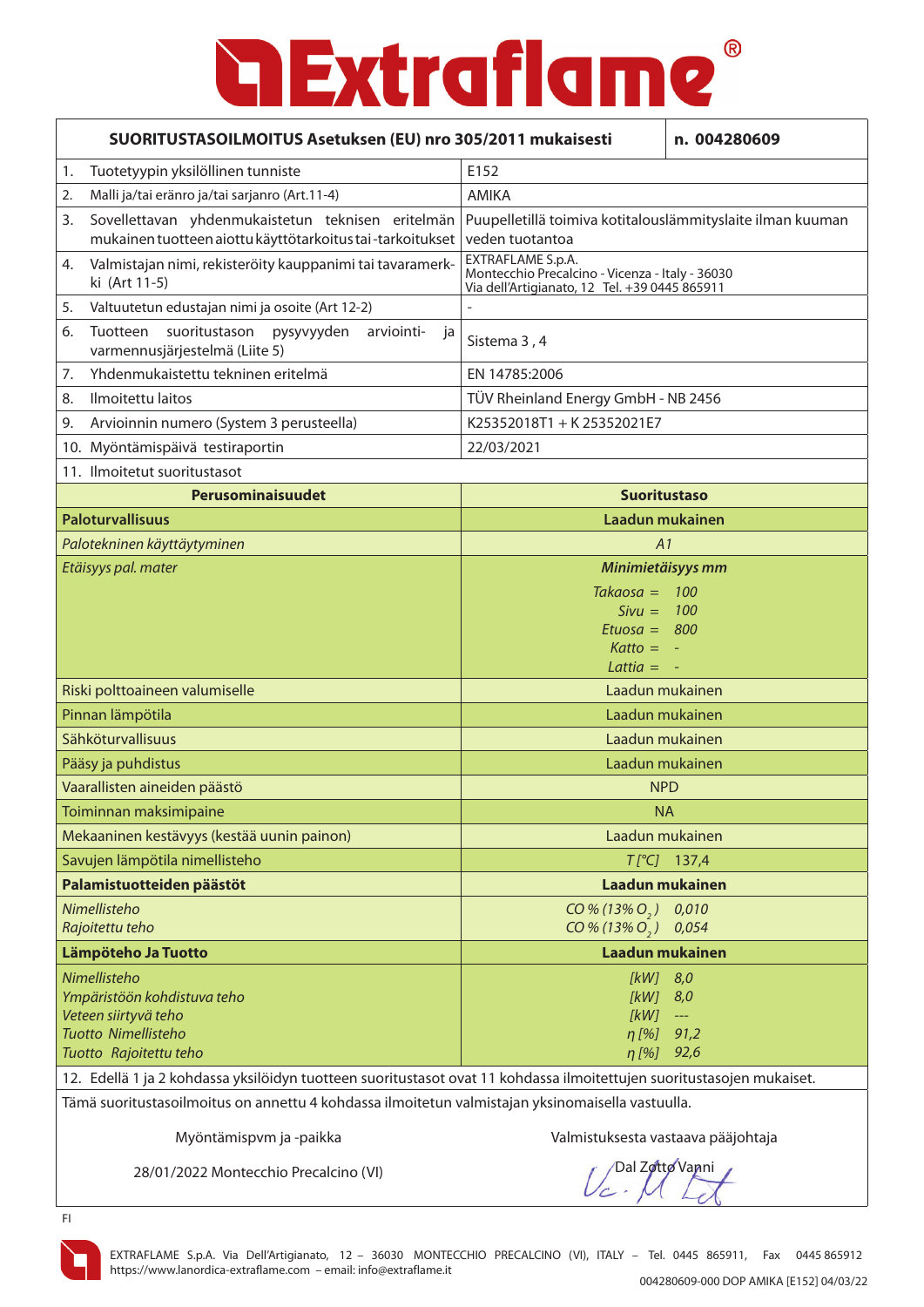| SUORITUSTASOILMOITUS Asetuksen (EU) nro 305/2011 mukaisesti                                                                                |                                                                                                                       | n. 004280609                             |  |
|--------------------------------------------------------------------------------------------------------------------------------------------|-----------------------------------------------------------------------------------------------------------------------|------------------------------------------|--|
| Entydig identifikasjonskode for produkttypen<br>1.                                                                                         | E152                                                                                                                  |                                          |  |
| Modell og/eller partinr. og/eller serienr. (Art. 11-4)<br>2.                                                                               | <b>AMIKA</b>                                                                                                          |                                          |  |
| Tilsiktede bruksområder for produktet, i samsvar med den<br>3.<br>relevante harmoniserte tekniske spesifikasjonen                          | Husholdningsvarmeapparat drevet av trepellets, uten pro-<br>duksjon av varmt vann                                     |                                          |  |
| Navn eller registrert varemerke til produsenten (Art. 11-5)<br>4.                                                                          | EXTRAFLAME S.p.A.<br>Montecchio Precalcino - Vicenza - Italy - 36030<br>Via dell'Artigianato, 12 Tel. +39 0445 865911 |                                          |  |
| Navn og adresse til representant (Art. 12-2)<br>5.                                                                                         |                                                                                                                       |                                          |  |
| System for vurdering og kontroll av byggevarens<br>6.<br>konstante ytelse (Vedlegg 5)                                                      | Sistema 3, 4                                                                                                          |                                          |  |
| Harmonisert teknisk spesifikasjon<br>7.                                                                                                    | EN 14785:2006                                                                                                         |                                          |  |
| Teknisk kontrollorgan<br>8.                                                                                                                | TÜV Rheinland Energy GmbH - NB 2456                                                                                   |                                          |  |
| Testrapport (på grunnlag av System 3)<br>9.                                                                                                | K25352018T1 + K25352021E7                                                                                             |                                          |  |
| 10. Dato for testrapport                                                                                                                   | 22/03/2021                                                                                                            |                                          |  |
| 11. Ilmoitetut suoritustasot                                                                                                               |                                                                                                                       |                                          |  |
| Vesentlige egenskaper                                                                                                                      | <b>Ytelse</b>                                                                                                         |                                          |  |
| <b>Brannsikring</b>                                                                                                                        |                                                                                                                       | <b>Konform</b>                           |  |
| Flammemotstand                                                                                                                             | A1                                                                                                                    |                                          |  |
| Avstand fra brennbare materialer                                                                                                           | Minimums avstand, i mm                                                                                                |                                          |  |
|                                                                                                                                            | Bakside = $100$<br>Side = $100$<br>Framside = $800$<br>$Himmel = -$<br>$Sokkel = -$                                   |                                          |  |
| Fare for utslipp av brensel                                                                                                                | Konform                                                                                                               |                                          |  |
| Overflatetemperatur                                                                                                                        | Konform                                                                                                               |                                          |  |
| Elektrisk sikkerhet                                                                                                                        | Konform                                                                                                               |                                          |  |
| Tilgangsmulighet og rengjøring                                                                                                             | Konform                                                                                                               |                                          |  |
| Skiller ut farlige substanser                                                                                                              | <b>NPD</b>                                                                                                            |                                          |  |
| Maksimalt driftstrykk                                                                                                                      | <b>NA</b>                                                                                                             |                                          |  |
| Mekanisk motstand (for å støtte skorsteinen)                                                                                               | Konform                                                                                                               |                                          |  |
| Røykgasstemperatur nominell kraft                                                                                                          |                                                                                                                       | $T[^{\circ}C]$ 137,4                     |  |
| Forbrenningsutslipp                                                                                                                        | <b>Konform</b>                                                                                                        |                                          |  |
| <b>Nominell kraft</b><br><b>Redusert kraft</b>                                                                                             | $CO\% (13\% O_{2})$<br>CO % (13% O <sub>2</sub> )                                                                     | 0,010<br>0,054                           |  |
| <b>Termiske ytelser og Ytelse</b>                                                                                                          | <b>Konform</b>                                                                                                        |                                          |  |
| <b>Nominell kraft</b><br>Varmeavgivelse til rom<br>Varmeavgivelse til vann<br><b>Ytelse Nominell kraft</b><br><b>Ytelse Redusert kraft</b> | [kW] 8,0<br>[kW]<br>[kW]<br>η [%] 91,2<br>η [%] 92,6                                                                  | 8,0<br>$\hspace{0.05cm} \dashrightarrow$ |  |
| 12. Produktets ytelse som angitt i nr. 1 og 2, er i samsvar med ytelsen angitt i nr. 11.                                                   |                                                                                                                       |                                          |  |
| Denne utelseerskleeringen en utete dir nå eget ener en sum                                                                                 |                                                                                                                       |                                          |  |

Denne ytelseserklæringen er utstedt på eget ansvar av produsenten, som angitt i nr. 4.

Dato og sted for utstedelse Administrerende direktør produsent

28/01/2022 Montecchio Precalcino (VI)

Dal Zotto Vanni



NO

EXTRAFLAME S.p.A. Via Dell'Artigianato, 12 – 36030 MONTECCHIO PRECALCINO (VI), ITALY – Tel. 0445 865911, Fax 0445 865912 https://www.lanordica-extraflame.com – email: info@extraflame.it 004280609-000 DOP AMIKA [E152] 04/03/22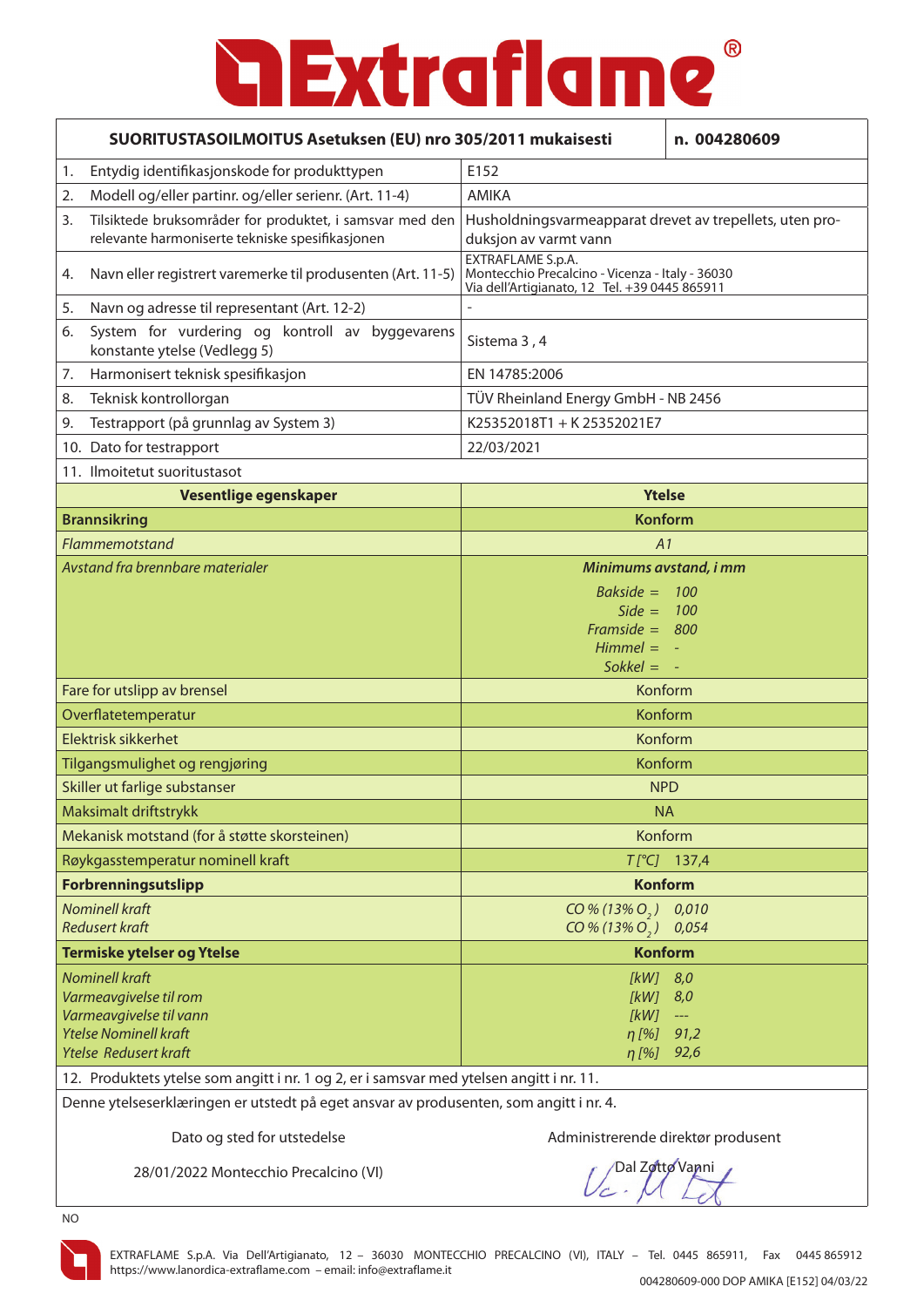| IZJAVA O UČINKOVITOSTI Prema uredbi (UE) br. 305/2011                                                                                                                                           |                                                                                                                       | n. 004280609                        |
|-------------------------------------------------------------------------------------------------------------------------------------------------------------------------------------------------|-----------------------------------------------------------------------------------------------------------------------|-------------------------------------|
| Jedinstveni identifikator proizvoda-tipa<br>1.                                                                                                                                                  | E152                                                                                                                  |                                     |
| Model i/ili br. grupe proizvoda i/ili br. serije (Art.11-4)<br>2.                                                                                                                               | <b>AMIKA</b>                                                                                                          |                                     |
| 3.<br>Namjenska uporaba proizvoda u skladu sa važećim<br>tehničkim specifikacijama                                                                                                              | Kućni aparat za grijanje na drvene pelete, bez proizvodnje<br>tople vode                                              |                                     |
| Ime ili zaštitni znak proizvođača (Art 11-5)<br>4.                                                                                                                                              | EXTRAFLAME S.p.A.<br>Montecchio Precalcino - Vicenza - Italy - 36030<br>Via dell'Artigianato, 12 Tel. +39 0445 865911 |                                     |
| Ime i adresa zastupnika (Art 12-2)<br>5.                                                                                                                                                        |                                                                                                                       |                                     |
| Sustav ocjenjivanja i provjere stalnosti performanse<br>6.<br>(Prilog 5)                                                                                                                        | Sistema 3, 4                                                                                                          |                                     |
| Tehnička specifikacija<br>7.                                                                                                                                                                    | EN 14785:2006                                                                                                         |                                     |
| Obaviješteni laboratorij<br>8.                                                                                                                                                                  | TÜV Rheinland Energy GmbH - NB 2456                                                                                   |                                     |
| Broj probnog izvješća (na osnovu Systema 3)<br>9.                                                                                                                                               | K25352018T1 + K25352021E7                                                                                             |                                     |
| 10. Datum izvještaju o ispitivanju                                                                                                                                                              | 22/03/2021                                                                                                            |                                     |
| 11. Izjavljene performanse                                                                                                                                                                      |                                                                                                                       |                                     |
| Osnovne značajke                                                                                                                                                                                |                                                                                                                       | <b>Performanse</b>                  |
| Zaštita od požara                                                                                                                                                                               |                                                                                                                       | <b>U</b> skladu                     |
| Reakcija na vatru                                                                                                                                                                               | A1                                                                                                                    |                                     |
| Udaljenost od goriva materijala                                                                                                                                                                 |                                                                                                                       | Minimalna udaljenost, izražena u mm |
|                                                                                                                                                                                                 | $Pozadi =$<br>$Bočno = 100$<br>$S\rho$ rijeda =<br>$Strop =$<br>$TIO =$                                               | - 100<br>800                        |
| Otpornost na vatru                                                                                                                                                                              |                                                                                                                       | U skladu                            |
| Površinska temperatura                                                                                                                                                                          |                                                                                                                       | U skladu                            |
| Električna sigurnost                                                                                                                                                                            |                                                                                                                       | U skladu                            |
| Pristupačnost i čišćenje                                                                                                                                                                        |                                                                                                                       | U skladu                            |
| Otpuštanje opasnih tvari                                                                                                                                                                        |                                                                                                                       | <b>NPD</b>                          |
| Maksimalni radni tlak                                                                                                                                                                           | <b>NA</b>                                                                                                             |                                     |
| Mehanička čvrstoća (da bi poduprijela kamin)                                                                                                                                                    |                                                                                                                       | U skladu                            |
| Temperatura dima nazivna snaga                                                                                                                                                                  |                                                                                                                       | $T[^{\circ}C]$ 137,4                |
| Ispuštanje produkata izgaranja                                                                                                                                                                  |                                                                                                                       | <b>U</b> skladu                     |
| Na nazivnoj snazi<br>Na smanjenoj snazi                                                                                                                                                         | $CO\% (13\% O, )$<br>CO % (13% O <sub>2</sub> )                                                                       | 0,010<br>0,054                      |
| Toplinska svojstva i Performanse                                                                                                                                                                |                                                                                                                       | <b>U</b> skladu                     |
| Nazivna snaga<br>Izlazna snaga okruženja<br>Snaga prenesena na vodu<br>Performanse Nazivna snaga<br>Performanse Smanjena snaga                                                                  | [kW]<br>[kW]<br>[kW]<br>$\eta$ [%]<br>$\eta$ [%]                                                                      | 8,0<br>8,0<br>---<br>91,2<br>92,6   |
| 12. Performansa proizvoda iz točke 1. i 2. je u skladu s deklariranom performansom iz točke 11.<br>Ova iziava o porformancama so izdajo u isključivoj odgovornosti proizvođača ako pod točkom 4 |                                                                                                                       |                                     |

Ova izjava o performansama se izdaje u isključivoj odgovornosti proizvođača ako pod točkom 4

Mjesto i datum izdavanja **Avan izmesto i objektorila na vrhijesto** Predsjednik Uprave proizvođač

28/01/2022 Montecchio Precalcino (VI)

Dal Zotto Vanni

HR

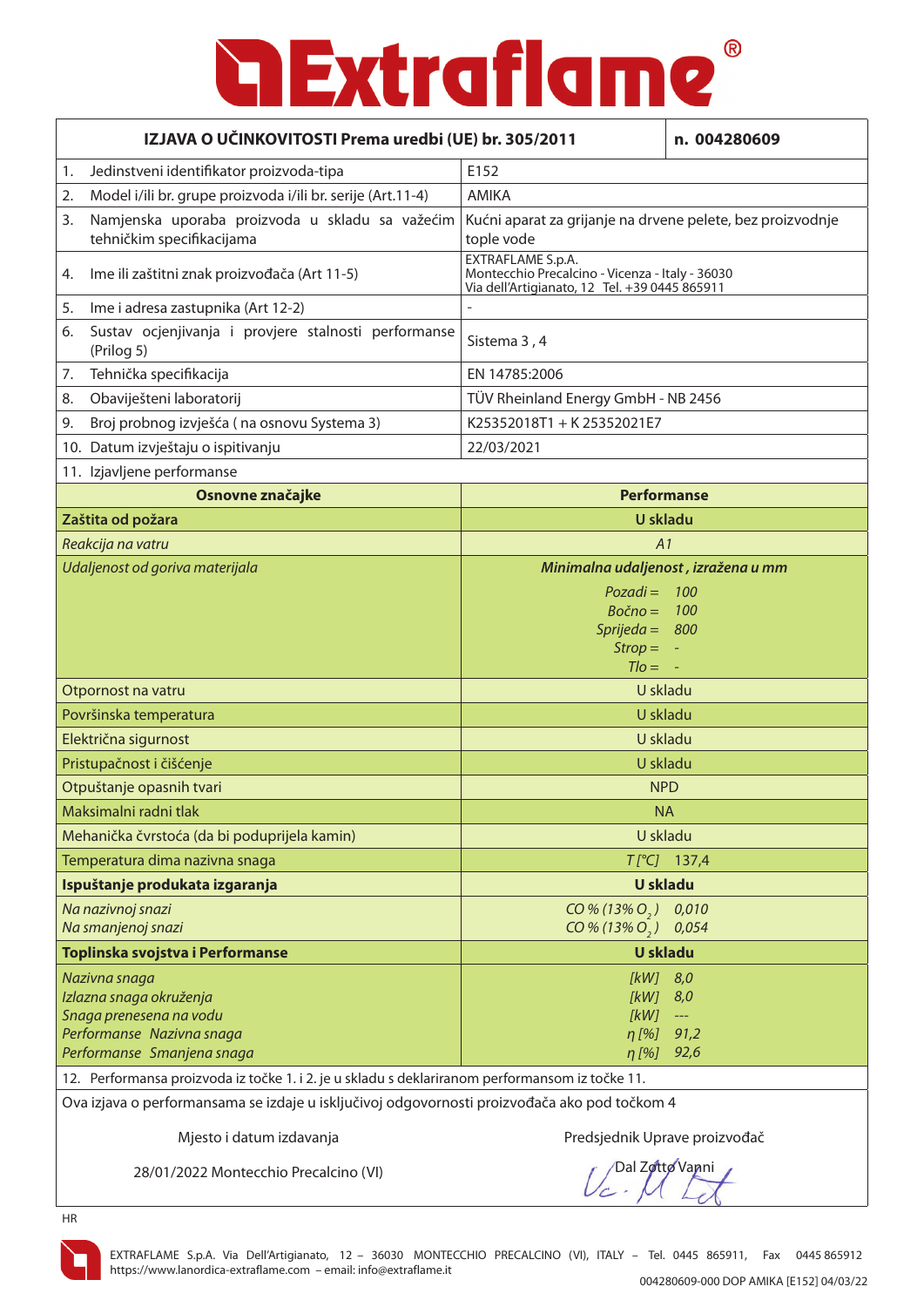| SUORITUSTASOILMOITUS Asetuksen (EU) nro 305/2011 mukaisesti                                                                                                                                                                                        |                                                                                                                       | n. 004280609                                   |
|----------------------------------------------------------------------------------------------------------------------------------------------------------------------------------------------------------------------------------------------------|-----------------------------------------------------------------------------------------------------------------------|------------------------------------------------|
| Unieke identificatiecode van het producttype<br>1.                                                                                                                                                                                                 | E152                                                                                                                  |                                                |
| Model en/of lotnr. en/of serienummer (Art.11-4)<br>2.                                                                                                                                                                                              | AMIKA                                                                                                                 |                                                |
| Het beoogde gebruik van het product in overeenstemming met<br>3.<br>de toepasselijke geharmoniseerde technische specificatie                                                                                                                       | Huishoudelijk verwarmingstoestel aangedreven door<br>houtpellets, zonder de productie van warm water                  |                                                |
| Naam of handelsmerk van de fabrikant (Art 11-5)<br>4.                                                                                                                                                                                              | EXTRAFLAME S.p.A.<br>Montecchio Precalcino - Vicenza - Italy - 36030<br>Via dell'Artigianato, 12 Tel. +39 0445 865911 |                                                |
| Naam en adres van de gemachtigde (Art. 12-2)<br>5.                                                                                                                                                                                                 |                                                                                                                       |                                                |
| Systeem voor de beoordeling en verificatie van de<br>6.<br>prestatiebestendigheid (Bijlage 5)                                                                                                                                                      | Sistema 3, 4                                                                                                          |                                                |
| Geharmoniseerde technische specificatie<br>7.                                                                                                                                                                                                      | EN 14785:2006                                                                                                         |                                                |
| Erkend laboratorium<br>8.                                                                                                                                                                                                                          | TÜV Rheinland Energy GmbH - NB 2456                                                                                   |                                                |
| Nummer van het keuringsrapport (op grond van System 3)<br>9.                                                                                                                                                                                       | K25352018T1 + K25352021E7                                                                                             |                                                |
| 10. Datum van het keuringsrapport                                                                                                                                                                                                                  | 22/03/2021                                                                                                            |                                                |
| 11. Aangegeven prestaties                                                                                                                                                                                                                          |                                                                                                                       |                                                |
| Essentiële kenmerken                                                                                                                                                                                                                               | <b>Prestatie</b>                                                                                                      |                                                |
| <b>Brandveiligheid</b>                                                                                                                                                                                                                             | Conform                                                                                                               |                                                |
| <b>Brandprestatie</b>                                                                                                                                                                                                                              | A1                                                                                                                    |                                                |
| Afstand van brandbaar materiaal                                                                                                                                                                                                                    | Minimumafstand, in mm                                                                                                 |                                                |
|                                                                                                                                                                                                                                                    | $Achterzijde =$<br>100<br>$Zijkant = 100$<br>Voorzijde = $800$<br>$Plafond = -$<br>Onderzijde = $-$                   |                                                |
| Weerstand tegen brand                                                                                                                                                                                                                              | Conform                                                                                                               |                                                |
| Oppervlaktetemperatuur                                                                                                                                                                                                                             | Conform                                                                                                               |                                                |
| Elektrische veiligheid                                                                                                                                                                                                                             | Conform                                                                                                               |                                                |
| Toegankelijkheid en reiniging                                                                                                                                                                                                                      | Conform                                                                                                               |                                                |
| Emissie van gevaarlijke stoffen                                                                                                                                                                                                                    | <b>NPD</b>                                                                                                            |                                                |
| Maximum bedrijfsdruk                                                                                                                                                                                                                               | <b>NA</b>                                                                                                             |                                                |
| Mechanische sterkte (om de haard te ondersteunen)                                                                                                                                                                                                  |                                                                                                                       | Conform                                        |
| Rookgastemperatuur nominaal vermogen                                                                                                                                                                                                               |                                                                                                                       | $T[^{\circ}C]$ 137,4                           |
| Uitstoot verbrandingsproducten                                                                                                                                                                                                                     |                                                                                                                       | <b>Conform</b>                                 |
| op nominaal vermogen<br>op beperkt vermogen                                                                                                                                                                                                        | CO % (13% O <sub>2</sub> ) 0.010<br>CO % (13% O <sub>2</sub> ) 0.054                                                  |                                                |
| <b>Thermische prestaties en Rendement</b>                                                                                                                                                                                                          | <b>Conform</b>                                                                                                        |                                                |
| Nominaal vermogen<br>Vermogen afgegeven aan het milieu<br>Vermogen afgegeven aan het water<br>Rendement op nominaal vermogen<br>Rendement op beperkt vermogen                                                                                      | [kW] 8,0<br>$[KW]$ 8,0<br>[kW]<br>$\eta$ [%]<br>η [%] 92,6                                                            | $\scriptstyle\cdots\scriptstyle\cdots$<br>91,2 |
| 12. De prestaties van het in de punten 1 en 2 bedoelde product zijn conform met de in het punt 11 aangegeven prestaties.<br>Deze prestatieverklaring wordt verstrekt onder de exclusieve verantwoordelijkheid van de in punt 4 vermelde fabrikant. |                                                                                                                       |                                                |

Plaats en datum van afgifte Beheerder delegeren fabrikant

28/01/2022 Montecchio Precalcino (VI)

Dal Zotto Vanni

NL

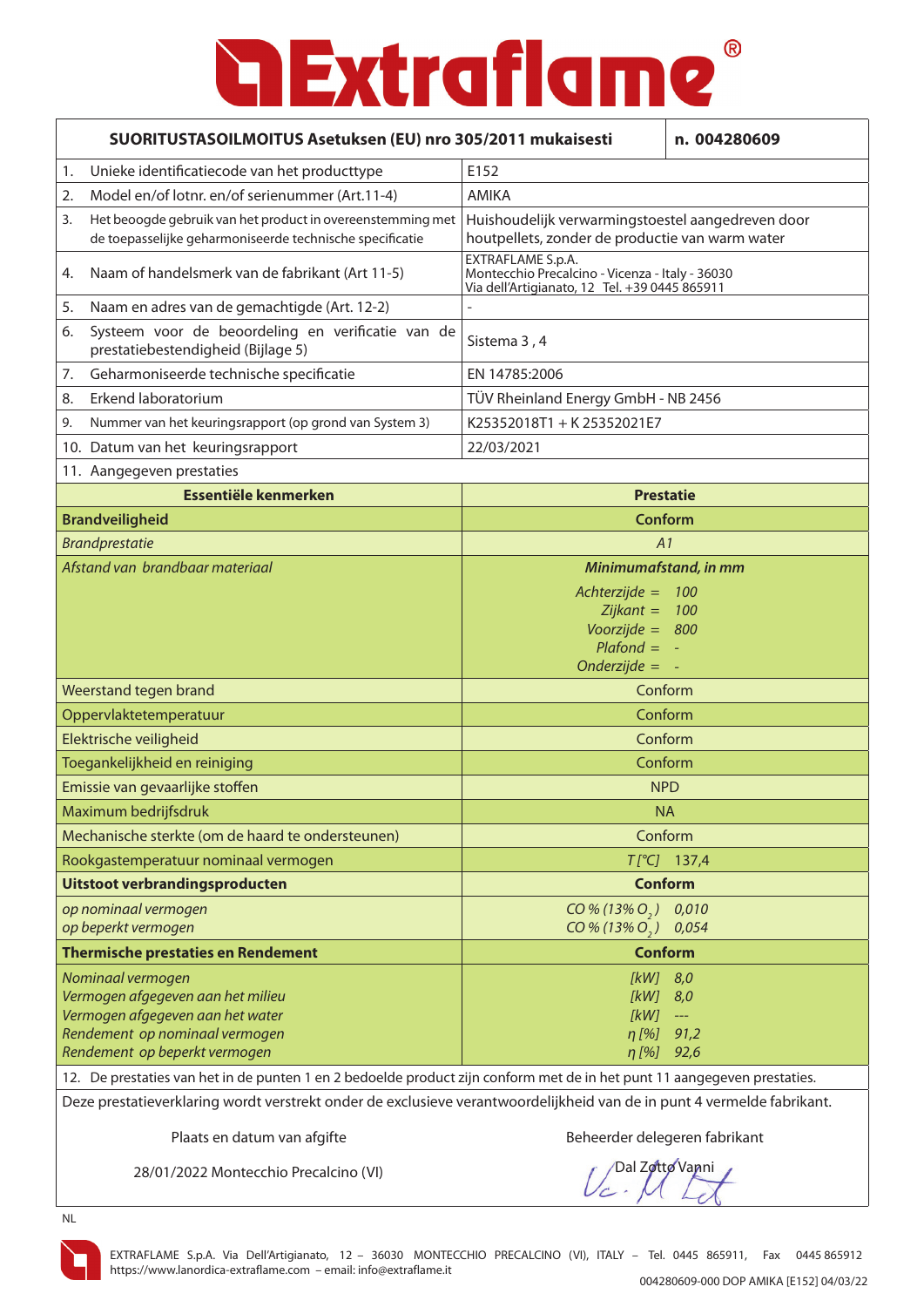#### ® **Extraflame**

#### **DEKLARACJA WŁAŚCIWOŚCI UŻYTKOWYCH Na podst**

| INACJA WEAJCHVOJCI UZTTROW ICH NA POUSIAWIE IUZPOIZAUZENIA (UL)<br>nr 305/2011                                 | n. 004280609                                                                                                          |  |
|----------------------------------------------------------------------------------------------------------------|-----------------------------------------------------------------------------------------------------------------------|--|
| Unikalny identyfikator typu wyrobu<br>1.                                                                       | E152                                                                                                                  |  |
| Model i/lub nr partia i/lub nr serii (Art.11-4)<br>2.                                                          | <b>AMIKA</b>                                                                                                          |  |
| Zamierzone zastosowania produktu zgodnie z mającą<br>3.<br>zastosowanie zharmonizowaną specyfikacją techniczną | Domowe urządzenie grzewcze zasilane peletami drzewnymi,<br>bez wytwarzania ciepłej wody                               |  |
| Nazwa lub znak towarowy producenta (Art 11-5)<br>4.                                                            | EXTRAFLAME S.p.A.<br>Montecchio Precalcino - Vicenza - Italy - 36030<br>Via dell'Artigianato, 12 Tel. +39 0445 865911 |  |
| Nazwa i adres przedstawiciela (Art 12-2)<br>5.                                                                 |                                                                                                                       |  |
| System oceny i weryfikacji<br>stałości<br>właściwości<br>6.<br>użytkowych (Załącznik 5)                        | Sistema 3, 4                                                                                                          |  |
| Zharmonizowana specyfikacja techniczna<br>7.                                                                   | EN 14785:2006                                                                                                         |  |
| Notyfikowane laboratorium<br>8.                                                                                | TÜV Rheinland Energy GmbH - NB 2456                                                                                   |  |
| Numer raportu z badań testowych (na podstawie Systemu 3)<br>9.                                                 | K25352018T1 + K25352021E7                                                                                             |  |
| 10. Data raportu z badań testowych                                                                             | 22/03/2021                                                                                                            |  |
| 11. Deklarowane osiągi                                                                                         |                                                                                                                       |  |
| Podstawowe właściwości                                                                                         | <b>Osiągi</b>                                                                                                         |  |
| Zabezpieczenie przeciwpożarowe                                                                                 | <b>Zgodny</b>                                                                                                         |  |
| Reakcja na ogień                                                                                               | A1                                                                                                                    |  |
| Odległość od materiałów zł.                                                                                    | Odległość minimalna, w mm                                                                                             |  |
|                                                                                                                | $Tvt =$<br>100                                                                                                        |  |
|                                                                                                                | $Bok = 100$<br>$Przód = 800$                                                                                          |  |
|                                                                                                                | Sufit $= -$                                                                                                           |  |
|                                                                                                                | $Podloze = -$                                                                                                         |  |
| Odporność na ogień                                                                                             | Zgodny                                                                                                                |  |
| Temperatura na powierzchni                                                                                     | Zgodny                                                                                                                |  |
| Bezpieczeństwo elektryczne                                                                                     | Zgodny                                                                                                                |  |
| Dostępność i czyszczenie                                                                                       | Zgodny                                                                                                                |  |
| Wydzielanie niebezpiecznych substancji                                                                         | <b>NPD</b>                                                                                                            |  |
| Maksymalne ciśnienie pracy                                                                                     | <b>NA</b>                                                                                                             |  |
| Wytrzymałość mechaniczna (wspieranie komina)                                                                   | Zgodny                                                                                                                |  |
| Temperatura spalin moc znamionowa                                                                              | $T[^{\circ}C]$ 137,4                                                                                                  |  |
| Emisja produktów spalania                                                                                      | <b>Zgodny</b>                                                                                                         |  |
| przy mocy znamionowej                                                                                          | $CO\% (13\% O, 0, 0,010)$                                                                                             |  |
| przy mocy zmniejszonej                                                                                         | CO % (13% O <sub>2</sub> ) 0.054                                                                                      |  |
| Wydajność cieplna i Sprawność                                                                                  | <b>Zgodny</b>                                                                                                         |  |
| Moc znamionowa<br>Moc przekazywana do otoczenia                                                                | [kW]<br>8,0<br>[kW]<br>8,0                                                                                            |  |
| Moc przekazywana do wody                                                                                       | [kW]<br>$\scriptstyle\cdots$                                                                                          |  |
| Sprawność przy mocy znamionowej                                                                                | $\eta$ [%] 91,2                                                                                                       |  |
| Sprawność przy mocy zmniejszonej                                                                               | $\eta$ [%]<br>92,6                                                                                                    |  |

12. Wydajność produktu, o którym mowa w pkt. 1 i 2 jest zgodna z deklarowanymi właściwościami użytkowymi w pkt 11. Niniejszą deklarację właściwości użytkowych wystawia się na wyłączną odpowiedzialność producenta, o którym mowa w pkt 4.

Miejsce i data wydania Administrator delegować producent

28/01/2022 Montecchio Precalcino (VI)

**Dal Zotto Vanni** 



PL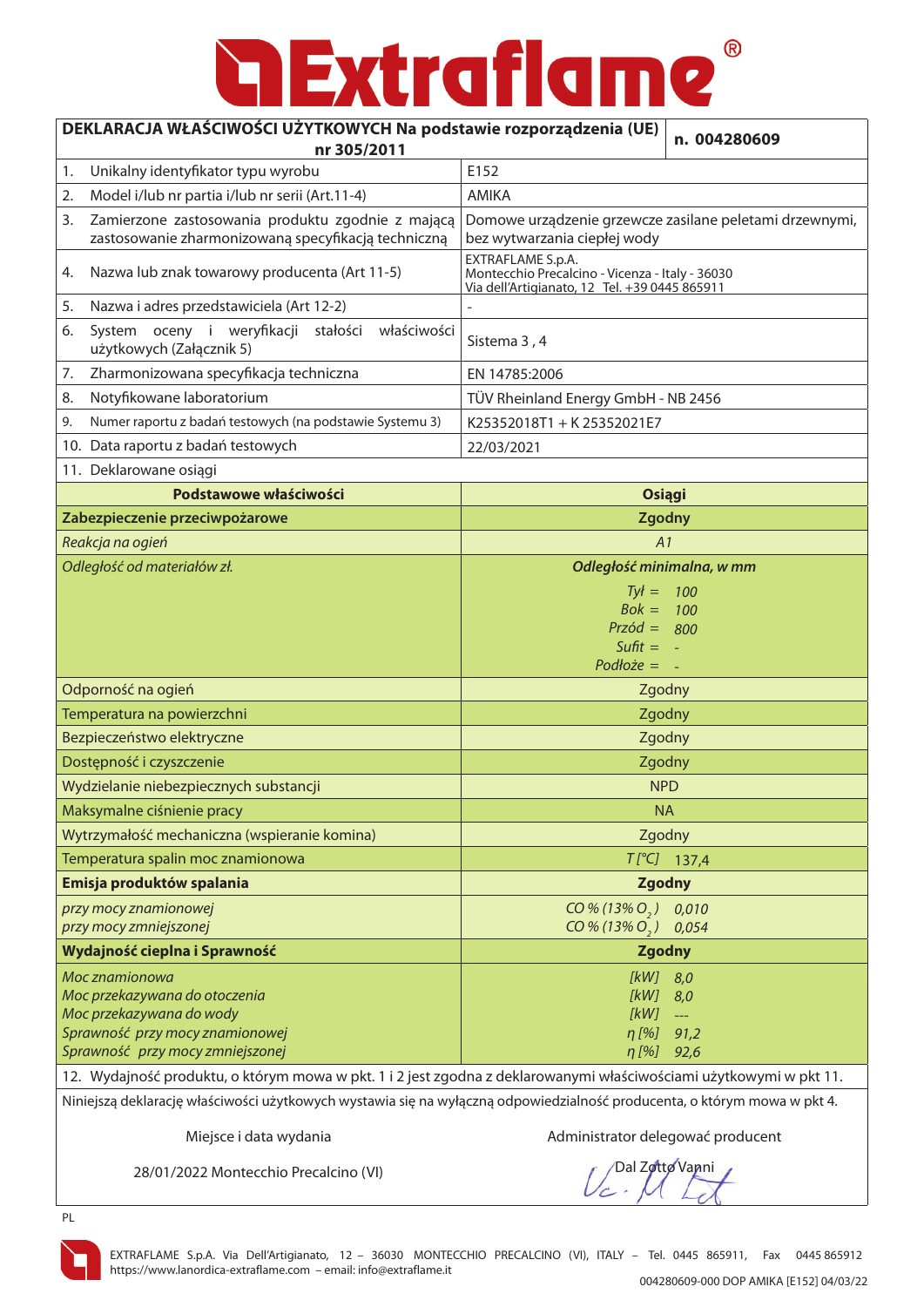| DECLARAÇÃO DE DESEMPENHO Em base com o regulamento (UE) nº.305/2011<br>n. 004280609                                                                                                                                                               |                                                                                                                       |  |  |
|---------------------------------------------------------------------------------------------------------------------------------------------------------------------------------------------------------------------------------------------------|-----------------------------------------------------------------------------------------------------------------------|--|--|
| Código de identificação único do produto-tipo<br>1.                                                                                                                                                                                               | E152                                                                                                                  |  |  |
| Modelo e/ou nº. lote e/ou nº. série (Art.11-4)<br>2.                                                                                                                                                                                              | <b>AMIKA</b>                                                                                                          |  |  |
| Utilização prevista do produto em conformidade com a<br>3.<br>respectiva técnica especifica harmonizada                                                                                                                                           | Aparelho de aquecimento doméstico alimentado por pellets<br>de madeira, sem produção de água quente                   |  |  |
| Nome ou marca registada pelo fabricante (Art 11-5)<br>4.                                                                                                                                                                                          | EXTRAFLAME S.p.A.<br>Montecchio Precalcino - Vicenza - Italy - 36030<br>Via dell'Artigianato, 12 Tel. +39 0445 865911 |  |  |
| Nome e endereço do mandatário (Art 12-2)<br>5.                                                                                                                                                                                                    | $\overline{a}$                                                                                                        |  |  |
| Sistema de avaliação e verificação da regularidade do<br>6.<br>desempenho (Anexo 5)                                                                                                                                                               | Sistema 3, 4                                                                                                          |  |  |
| Específica técnica harmonizada<br>7.                                                                                                                                                                                                              | EN 14785:2006                                                                                                         |  |  |
| Laboratório notificado<br>8.                                                                                                                                                                                                                      | TÜV Rheinland Energy GmbH - NB 2456                                                                                   |  |  |
| Número relação de prova (em base ao System 3)<br>9.                                                                                                                                                                                               | K25352018T1 + K25352021E7                                                                                             |  |  |
| 10. Data do relação de prova                                                                                                                                                                                                                      | 22/03/2021                                                                                                            |  |  |
| 11. Desempenhos declarados                                                                                                                                                                                                                        |                                                                                                                       |  |  |
| <b>Características essenciais</b>                                                                                                                                                                                                                 | <b>Desempenho</b>                                                                                                     |  |  |
| Segurança anti-incêndio                                                                                                                                                                                                                           | Em conformidade                                                                                                       |  |  |
| Reação ao fogo                                                                                                                                                                                                                                    | A1                                                                                                                    |  |  |
| Distância de materiais combustíveis                                                                                                                                                                                                               | Distância mínima, em mm                                                                                               |  |  |
|                                                                                                                                                                                                                                                   | $Traseira =$<br>100<br>$Lado =$<br><b>100</b><br>$Frente =$<br>800<br>$Teto = -$                                      |  |  |
|                                                                                                                                                                                                                                                   | $Solo =$                                                                                                              |  |  |
| Risco de vazamento de combustível                                                                                                                                                                                                                 | Em conformidade                                                                                                       |  |  |
| Temperatura superficial                                                                                                                                                                                                                           | Em conformidade                                                                                                       |  |  |
| Segurança elétrica                                                                                                                                                                                                                                | Em conformidade                                                                                                       |  |  |
| Acessibilidade e limpeza                                                                                                                                                                                                                          | Em conformidade                                                                                                       |  |  |
| Libertação de substâncias perigosas                                                                                                                                                                                                               | <b>NPD</b>                                                                                                            |  |  |
| Máxima pressão de exercício                                                                                                                                                                                                                       | <b>NA</b>                                                                                                             |  |  |
| Resistência mecânica (para suportar a chaminé)                                                                                                                                                                                                    | Em conformidade                                                                                                       |  |  |
| Temperatura fumos potência nominal                                                                                                                                                                                                                | $T[^{\circ}C]$ 137,4                                                                                                  |  |  |
| Emissões de produtos de combustão                                                                                                                                                                                                                 | <b>Em conformidade</b>                                                                                                |  |  |
| Potência nominal<br>Potência reduzida                                                                                                                                                                                                             | 0,010<br>$CO\% (13\% O, )$<br>$CO\% (13\% O, )$<br>0,054                                                              |  |  |
| Desempenho térmico e Rendimento                                                                                                                                                                                                                   | <b>Em conformidade</b>                                                                                                |  |  |
| Potência nominal<br>Potência libertada no ambiente<br>Potência cedida à água<br>Rendimento Potência nominal<br>Rendimento Potência reduzida                                                                                                       | [kW]<br>8,0<br>[kW]<br>8,0<br>[kW]<br>---<br>$\eta$ [%]<br>91,2<br>$\eta$ [%]<br>92,6                                 |  |  |
| 12. O desempenho do produto ao qual se referem os pontos 1 e 2 estão em conformidade com o desempenho declarado no ponto 11.<br>É emitida a presente declaração de desempenho sob a responsabilidade exclusiva do fabricante referido no ponto 4. |                                                                                                                       |  |  |

Data e local de emissão entrarrecese do administrador legal do fabricante

28/01/2022 Montecchio Precalcino (VI)

Dal Zotto Vanni



PT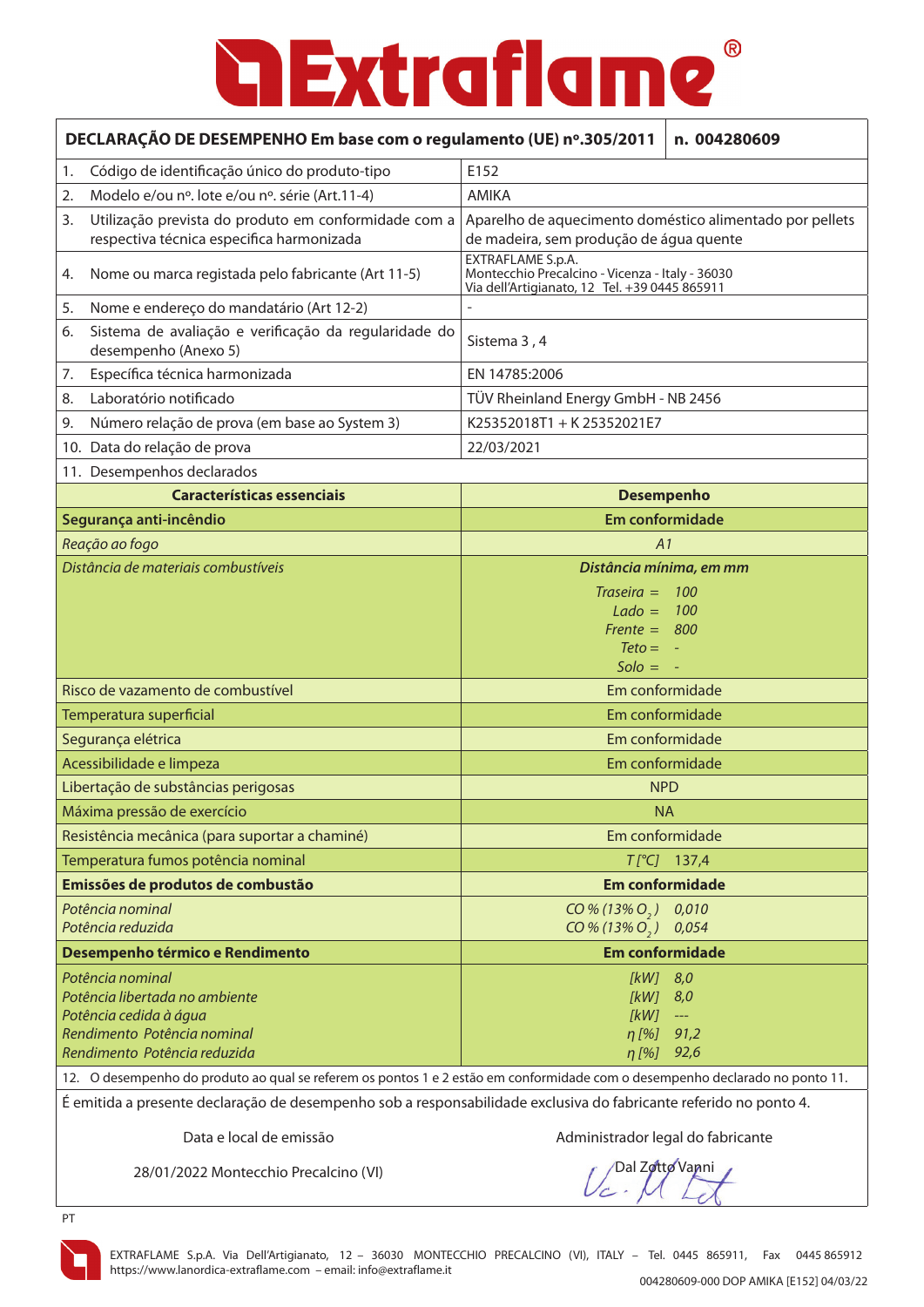|                                                                                                                          | PRESTANDADEKLARATION Enlighet med förordningen (EU) nr. 305/2011                                         |                                                                                                                       | n. 004280609                              |
|--------------------------------------------------------------------------------------------------------------------------|----------------------------------------------------------------------------------------------------------|-----------------------------------------------------------------------------------------------------------------------|-------------------------------------------|
| 1.                                                                                                                       | Unik identifikationskod för produkttypen                                                                 | E152                                                                                                                  |                                           |
| 2.                                                                                                                       | Modell och/eller partinummer och/eller serienr. (Art.11-4)                                               | <b>AMIKA</b>                                                                                                          |                                           |
| 3.                                                                                                                       | Avsedd användning av produkten i enlighet med de<br>tillämpliga harmoniserade tekniska specifikationerna | Hushållsvärmeapparat som drivs av träpellets, utan pro-<br>duktion av varmvatten                                      |                                           |
| 4.                                                                                                                       | Namn eller märke som registrerats av tillverkaren (Art 11-5)                                             | EXTRAFLAME S.p.A.<br>Montecchio Precalcino - Vicenza - Italy - 36030<br>Via dell'Artigianato, 12 Tel. +39 0445 865911 |                                           |
| 5.                                                                                                                       | Ombudets namn och adress (Art 12-2)                                                                      |                                                                                                                       |                                           |
| 6.                                                                                                                       | System för bedömning och kontroll av den fortlöpande<br>prestandan (Bilaga 5)                            | Sistema 3, 4                                                                                                          |                                           |
| 7.                                                                                                                       | Harmoniserad teknisk specifikation                                                                       | EN 14785:2006                                                                                                         |                                           |
| 8.                                                                                                                       | Deklarerat laboratorium                                                                                  | TÜV Rheinland Energy GmbH - NB 2456                                                                                   |                                           |
| 9.                                                                                                                       | Nr. provrapport (baserat på System 3)                                                                    | K25352018T1 + K25352021E7                                                                                             |                                           |
|                                                                                                                          | 10. Datum för provningsrapporten                                                                         | 22/03/2021                                                                                                            |                                           |
|                                                                                                                          | 11. Deklarerade prestationer                                                                             |                                                                                                                       |                                           |
|                                                                                                                          | Grundläggande egenskaper                                                                                 | <b>Prestanda</b>                                                                                                      |                                           |
|                                                                                                                          | <b>Brandskydd</b>                                                                                        | Överensstämmer                                                                                                        |                                           |
|                                                                                                                          | <b>Reaktion mot eld</b>                                                                                  | A1                                                                                                                    |                                           |
|                                                                                                                          | Avstånd från brännbart material                                                                          | Minimiavstånd, i mm                                                                                                   |                                           |
|                                                                                                                          |                                                                                                          | $Bak = 100$                                                                                                           |                                           |
|                                                                                                                          |                                                                                                          | Sida = $100$                                                                                                          |                                           |
|                                                                                                                          |                                                                                                          | $Frame = 800$<br>$Tak = -$                                                                                            |                                           |
|                                                                                                                          |                                                                                                          | $Mark = -$                                                                                                            |                                           |
|                                                                                                                          | Risk för bränslespill                                                                                    | Överensstämmer                                                                                                        |                                           |
|                                                                                                                          | Ytans temperatur                                                                                         | Överensstämmer                                                                                                        |                                           |
|                                                                                                                          | Elsäkerhet                                                                                               | Överensstämmer                                                                                                        |                                           |
|                                                                                                                          | Tillgänglighet och rengöring                                                                             | Överensstämmer                                                                                                        |                                           |
|                                                                                                                          | Utsläpp av farliga ämnen                                                                                 | <b>NPD</b>                                                                                                            |                                           |
|                                                                                                                          | Maximalt arbetstryck                                                                                     | NA.                                                                                                                   |                                           |
|                                                                                                                          | Mekanisk hållfasthet (för att stödja kaminen)                                                            | Överensstämmer                                                                                                        |                                           |
|                                                                                                                          | Röktemperatur nominell effekt                                                                            | $T[^{\circ}C]$                                                                                                        | 137,4                                     |
|                                                                                                                          | Utsläpp av förbränningsprodukter                                                                         | Överensstämmer                                                                                                        |                                           |
|                                                                                                                          | Nominell effekt<br><b>Reducerad effekt</b>                                                               | $CO\% (13\% O, 0 0.010$<br>CO % (13% O <sub>2</sub> ) 0.054                                                           |                                           |
|                                                                                                                          | <b>Termisk prestanda och Avkastning</b>                                                                  | Överensstämmer                                                                                                        |                                           |
|                                                                                                                          | <b>Nominell effekt</b>                                                                                   | [kW]                                                                                                                  | 8,0                                       |
|                                                                                                                          | Effekt som ges till omgivningen                                                                          | [kW]                                                                                                                  | 8,0                                       |
|                                                                                                                          | Effekt som överförs till vattnet<br>Avkastning Nominell effekt                                           | [kW]<br>$\eta$ [%]                                                                                                    | $\hspace{0.05cm} \dashrightarrow$<br>91,2 |
|                                                                                                                          | Avkastning Reducerad effekt                                                                              | $\eta$ [%] 92,6                                                                                                       |                                           |
| 12. Prestandan hos den produkt som avses i punkterna 1 och 2 överensstämmer med den prestanda som deklareras i punkt 11. |                                                                                                          |                                                                                                                       |                                           |
|                                                                                                                          | Denna prestandadeklaration lämnas under det egna ansvaret hos tillverkaren som avses i punkt 4.          |                                                                                                                       |                                           |
|                                                                                                                          |                                                                                                          |                                                                                                                       |                                           |

28/01/2022 Montecchio Precalcino (VI)

Dal Zotto Vanni

SV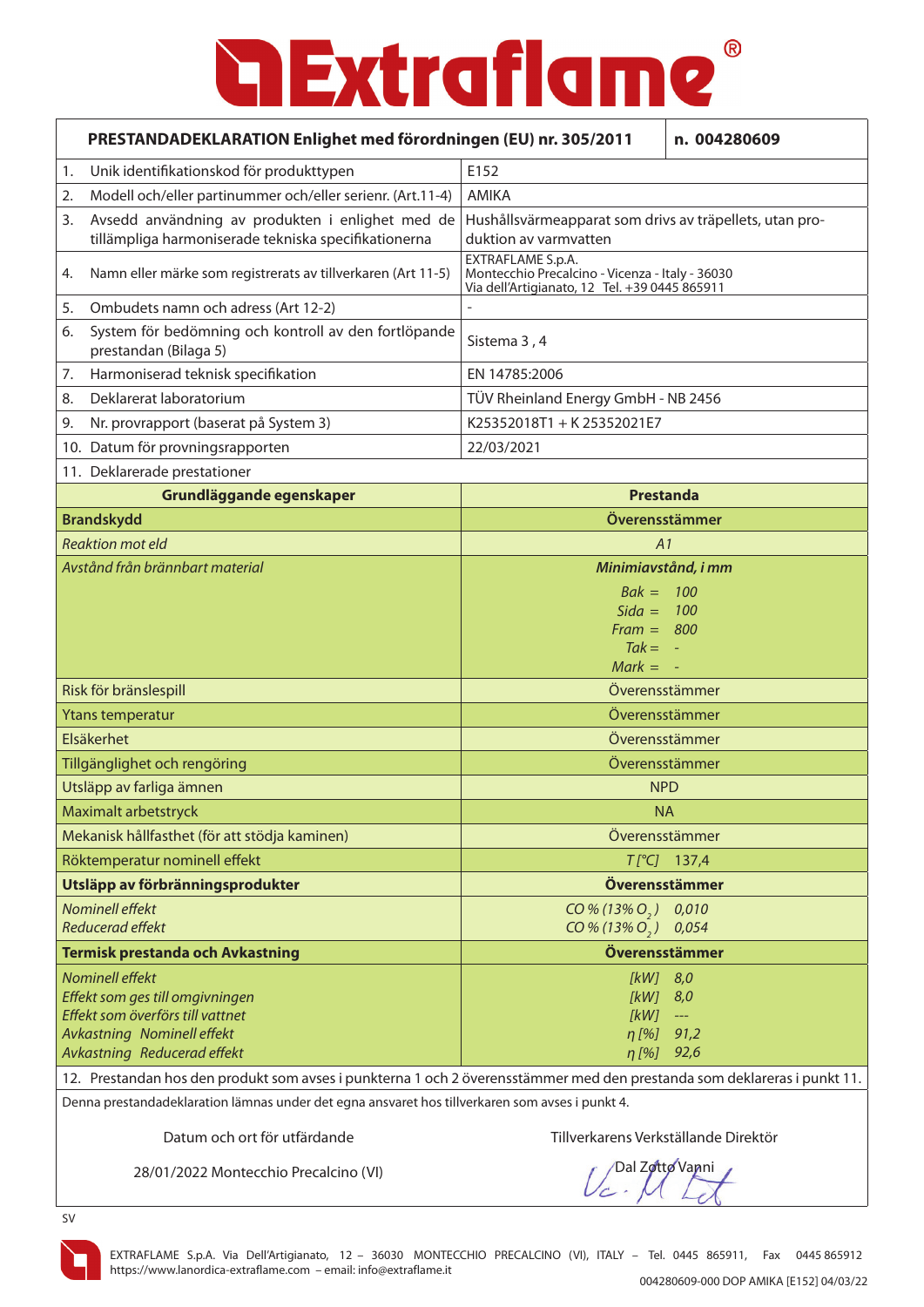| PREHLÁSENIE O VLASTNOSTIACH Podľa nariadenia (EÚ) č. 305/2011                                  |                                                                                                         |                                                                                                                       | n. 004280609                |
|------------------------------------------------------------------------------------------------|---------------------------------------------------------------------------------------------------------|-----------------------------------------------------------------------------------------------------------------------|-----------------------------|
| 1.                                                                                             | Jedinečný identifikačný kód výrobku - typu                                                              | E152                                                                                                                  |                             |
| 2.                                                                                             | Model a/alebo č. šarže a/alebo č. série (Čl. 11-4)                                                      | <b>AMIKA</b>                                                                                                          |                             |
| 3.                                                                                             | Zamýšľané použitie výrobku v súlade s príslušnými har-<br>monizovanými technickými normami              | Domáce vykurovacie zariadenie na drevné pelety, bez<br>prípravy teplej vody                                           |                             |
| 4.                                                                                             | Meno alebo obchodná značka výrobcu (Čl. 11-5)                                                           | EXTRAFLAME S.p.A.<br>Montecchio Precalcino - Vicenza - Italy - 36030<br>Via dell'Artigianato, 12 Tel. +39 0445 865911 |                             |
| 5.                                                                                             | Meno a adresa zástupcu (Čl. 12-2)                                                                       | $\overline{\phantom{a}}$                                                                                              |                             |
| 6.                                                                                             | Systém posudzovania a overovania stálosti vlastností<br>(Príloha 5)                                     | Sistema 3, 4                                                                                                          |                             |
| 7.                                                                                             | Harmonizovaná technická norma                                                                           | EN 14785:2006                                                                                                         |                             |
| 8.                                                                                             | Registrované laboratórium                                                                               | TÜV Rheinland Energy GmbH - NB 2456                                                                                   |                             |
| 9.                                                                                             | Číslo skúšobného protokolu (podľa System 3)                                                             | K25352018T1 + K25352021E7                                                                                             |                             |
|                                                                                                | 10. Dátum skúšobného protokolu                                                                          | 22/03/2021                                                                                                            |                             |
|                                                                                                | 11. Prehlásené vlastnosti                                                                               |                                                                                                                       |                             |
|                                                                                                | Základné charakteristiky                                                                                |                                                                                                                       | <b>Vlastnosť</b>            |
|                                                                                                | Požiarna bezpečnosť                                                                                     |                                                                                                                       | V súlade                    |
|                                                                                                | Reakcia na oheň                                                                                         | A1                                                                                                                    |                             |
|                                                                                                | Vzdialenosť od horľ. materiálov                                                                         |                                                                                                                       | Minimálna vzdialenosť, v mm |
|                                                                                                |                                                                                                         | $Vzadu =$<br>$Na$ boku = 100                                                                                          | - 100                       |
|                                                                                                |                                                                                                         | $Vpredu = 800$                                                                                                        |                             |
|                                                                                                |                                                                                                         | $Strop =$                                                                                                             |                             |
|                                                                                                |                                                                                                         | $Podlaha =$                                                                                                           |                             |
|                                                                                                | Odolnosť proti ohňu                                                                                     | V súlade                                                                                                              |                             |
|                                                                                                | Teplota povrchu                                                                                         | V súlade                                                                                                              |                             |
|                                                                                                | Elektrická bezpečnosť                                                                                   | V súlade                                                                                                              |                             |
|                                                                                                | Dostupnosť a čistenie                                                                                   | V súlade                                                                                                              |                             |
|                                                                                                | Uvoľňovanie nebezpečných látok                                                                          | <b>NPD</b>                                                                                                            |                             |
|                                                                                                | Maximální prevádzkový tlak                                                                              |                                                                                                                       | <b>NA</b>                   |
|                                                                                                | Mechanická pevnosť (na podporu komína)                                                                  |                                                                                                                       | V súlade                    |
|                                                                                                | Teplota spalín menovitý výkon                                                                           |                                                                                                                       | $T[^{\circ}C]$ 137,4        |
|                                                                                                | <b>Emisie spalín</b>                                                                                    |                                                                                                                       | V súlade                    |
|                                                                                                | pri menovitom výkone<br>pri zníženom výkone                                                             | CO% (13% O, )<br>$CO\% (13\% O_{2})$                                                                                  | 0,010<br>0,054              |
| Tepelné vlastnosti a Účinnosť                                                                  |                                                                                                         |                                                                                                                       | V súlade                    |
|                                                                                                | Menovitý výkon                                                                                          | [KW]                                                                                                                  | 8,0                         |
|                                                                                                | Výkon prenášaný do prostredia                                                                           | [kW]                                                                                                                  | 8,0                         |
|                                                                                                | Výkon prenášaný do vody<br>Účinnosť pri menovitom výkone                                                | [kW]<br>$\eta$ [%]                                                                                                    | $\longrightarrow$<br>91,2   |
|                                                                                                | Účinnosť pri zníženom výkone                                                                            |                                                                                                                       | η [%] 92,6                  |
|                                                                                                | 12. Výkon výrobku uvedeného v bodoch 1 a 2 je v súlade s vlastnosťami uvedenými v prehlásení v bode 11. |                                                                                                                       |                             |
| Toto problécania o ulastrosticskego undáva na výhradný zadnovadnosť výrobsu uvadanáho v hoda 1 |                                                                                                         |                                                                                                                       |                             |

Toto prehlásenie o vlastnostiach sa vydáva na výhradnú zodpovednosť výrobcu uvedeného v bode 4.

Miesto a dátum vydania do strongeré a Generálny riaditeľ výrobca

28/01/2022 Montecchio Precalcino (VI)

Dal Zotto Vanni

SK

EXTRAFLAME S.p.A. Via Dell'Artigianato, 12 – 36030 MONTECCHIO PRECALCINO (VI), ITALY – Tel. 0445 865911, Fax 0445 865912 https://www.lanordica-extraflame.com – email: info@extraflame.it